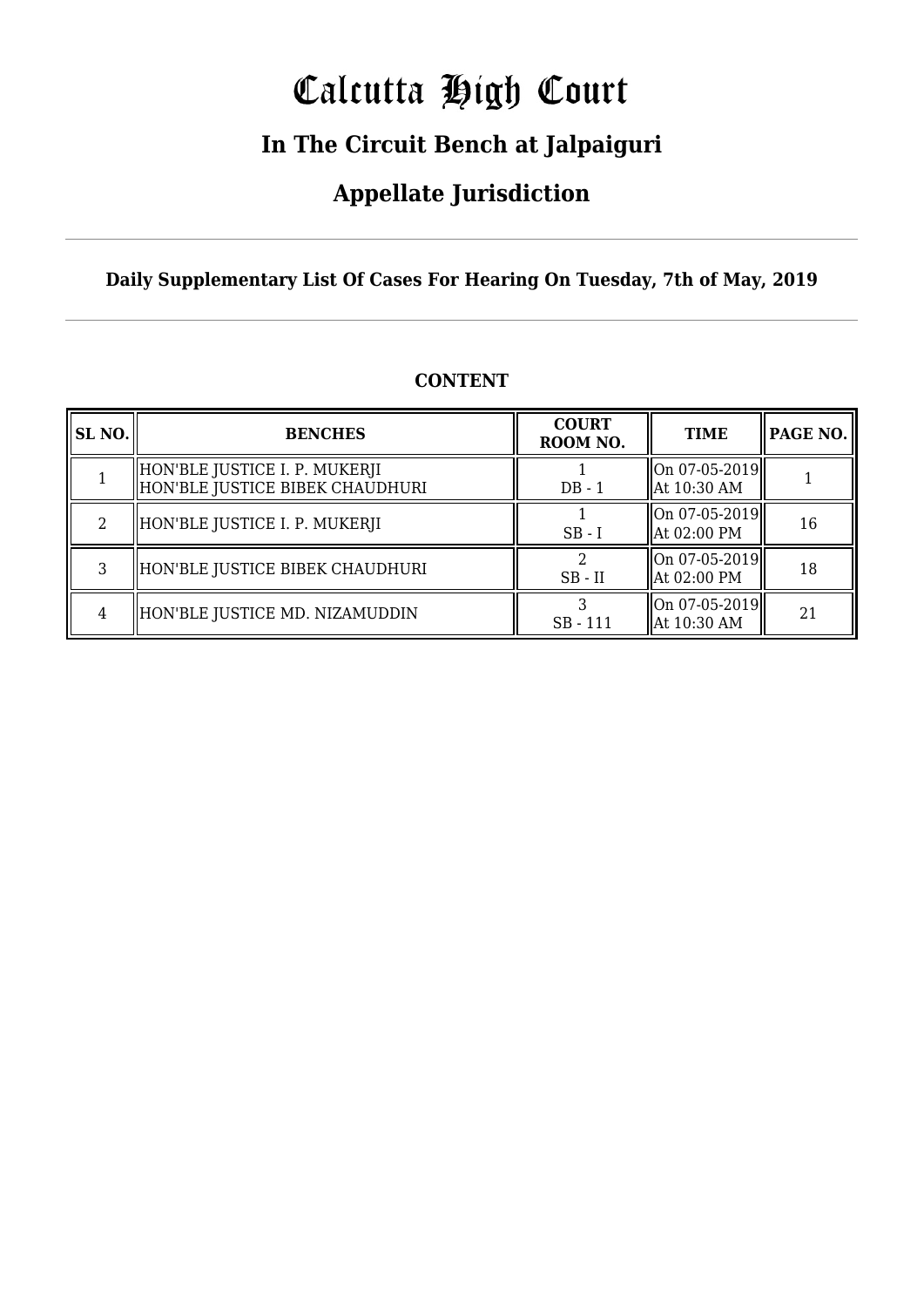

**DAILY CAUSELIST For Tuesday The 7th May 2019**

#### **COURT NO. 1**

**DIVISION BENCH**

**AT 10:30 AM**

#### **HON'BLE JUSTICE I. P. MUKERJI HON'BLE JUSTICE BIBEK CHAUDHURI**

**On Tuesday 7th May, 2019 Will take all criminal matters required to be taken up by a Division Bench, everyday except Wednesday from 10.30 A.M till 1.00 P.M or till exhaustion of the list whichever is earlier.**

#### **APPLICATION FOR BAIL**

| $\mathbf{1}$   | CRM/107/2019 | <b>JAYANTA DAS</b><br>VS<br>State of West Bengal                              | Mr.ANIRBAN<br><b>BANERJEE</b>    |
|----------------|--------------|-------------------------------------------------------------------------------|----------------------------------|
| $\overline{2}$ | CRM/166/2019 | <b>GOBINDA MANDAL</b> @<br>RADHA GOBINDA MANDAL<br>VS<br>State of West Bengal | Mr.PANCHALI DEB<br><b>SIKDER</b> |
| 3              | CRM/224/2019 | AJIT KR SARKAR @ AJIT<br><b>KUMAR SARKAR</b><br>VS<br>State of West Bengal    | Mr.HILLOL SAHA<br><b>PODDER</b>  |
| 4              | CRM/225/2019 | <b>JHANTU SARKAR</b><br>VS<br>NARCOTIC CONTROL<br><b>BUREAU</b>               | Mr.HILLOL SAHA                   |
| 5              | CRM/232/2019 | <b>KARAN PRADHAN</b><br><b>VS</b><br>State of West Bengal                     | Mr.ARNAB SAHA                    |
| 6              | CRM/235/2019 | <b>BIDYUT ROY</b><br>VS<br>State of West Bengal                               | Mr.ARNAB SAHA                    |
| 7              | CRM/248/2019 | <b>BHARATI CHAKRABORTY</b><br><b>VS</b><br>State of West Bengal               | Mr.AMRAPALI CHAKI                |
| 8              | CRM/249/2019 | AKHIL DAS@ROY@UKIL<br>VS<br>State of West Bengal                              | Mr.SANDEEP DUTTA                 |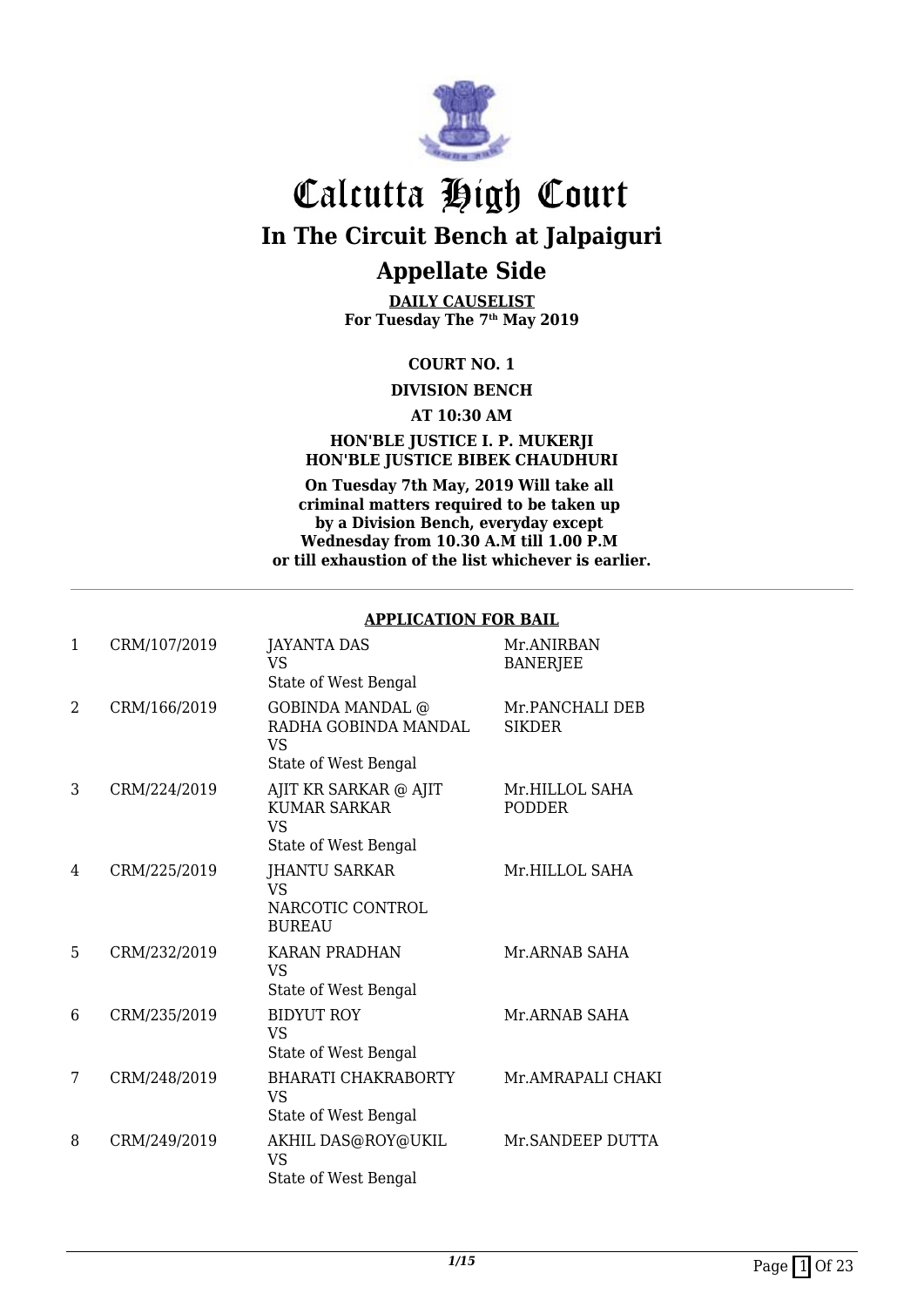#### *DAILY CAUSELIST COURT NO 1-FOR TUESDAY THE 7TH MAY 2019 HIGH COURT OF CALCUTTA - 2 -*

| 9  | CRM/251/2019 | SHIBA SHA<br><b>VS</b><br>State of West Bengal                              | Mr.SANDEEP DUTTA                      |
|----|--------------|-----------------------------------------------------------------------------|---------------------------------------|
| 10 | CRM/259/2019 | <b>BIJAY ROY</b><br><b>VS</b><br>State of West Bengal                       | Mr.SUDIP GUHA                         |
| 11 | CRM/264/2019 | SATYAJIT DAS<br><b>VS</b><br>State of West Bengal                           | Mr.PRASAD NARAYAN<br><b>MAJUMDER</b>  |
| 12 | CRM/266/2019 | <b>RANJIT PASWAN</b><br><b>VS</b><br>State of West Bengal                   | Mr.RAJESH KUMAR<br><b>SHARMA</b>      |
| 13 | CRM/269/2019 | <b>OSMAN ALI</b><br><b>VS</b><br>State of West Bengal                       | Mr.PRASAD NARAYAN<br><b>MAJUMDAR</b>  |
| 14 | CRM/273/2019 | KRISHNA SINGHA AND<br>ANR.<br><b>VS</b><br>State of West Bengal             | Mr.SREEMOYEE<br><b>GHOSH MAJUMDER</b> |
| 15 | CRM/284/2019 | <b>ALIF HOSSAIN</b><br><b>VS</b><br>State of West Bengal                    | Mr.SUMAN<br>SEHANABIS MANDAL          |
| 16 | CRM/285/2019 | DILIP KUMAR DAS @ GOPI<br><b>VS</b><br>State of West Bengal                 | Mr.SOM SHANKAR<br><b>DUTTA</b>        |
| 17 | CRM/286/2019 | RUBEL ALAM AND ANR.<br><b>VS</b><br>State of West Bengal                    | Mr.SANDEEP DUTTA                      |
| 18 | CRM/289/2019 | MOHIT SHARMA<br><b>VS</b><br>State of West Bengal                           | Mr.SOM SHANKAR<br><b>DUTTA</b>        |
| 19 | CRM/290/2019 | ANIRUDHA THAKUR AND<br>ORS.<br><b>VS</b><br>State of West Bengal            | Mr.SANDEEP DUTTA                      |
| 20 | CRM/293/2019 | <b>SUMANTA ROY</b><br><b>VS</b><br>State of West Bengal                     | Mr.DEBAJIT KUNDU                      |
| 21 | CRM/296/2019 | PANDU PRADHAN @ MAAN<br><b>PRADHAN</b><br><b>VS</b><br>State of West Bengal | Mr.ARNAB SAHA                         |
| 22 | CRM/298/2019 | <b>RAGHUNANDAN</b><br><b>VS</b><br>State of West Bengal                     | Mr.KALIPADA DAS                       |
| 23 | CRM/302/2019 | NAJIR HOSSAIN<br><b>VS</b><br>State of West Bengal                          | Mr.KALIPADA DAS                       |
| 24 | CRM/304/2019 | <b>ANIMA DAS</b><br>VS<br>State of West Bengal                              | Mr.BISWAJIT DAS                       |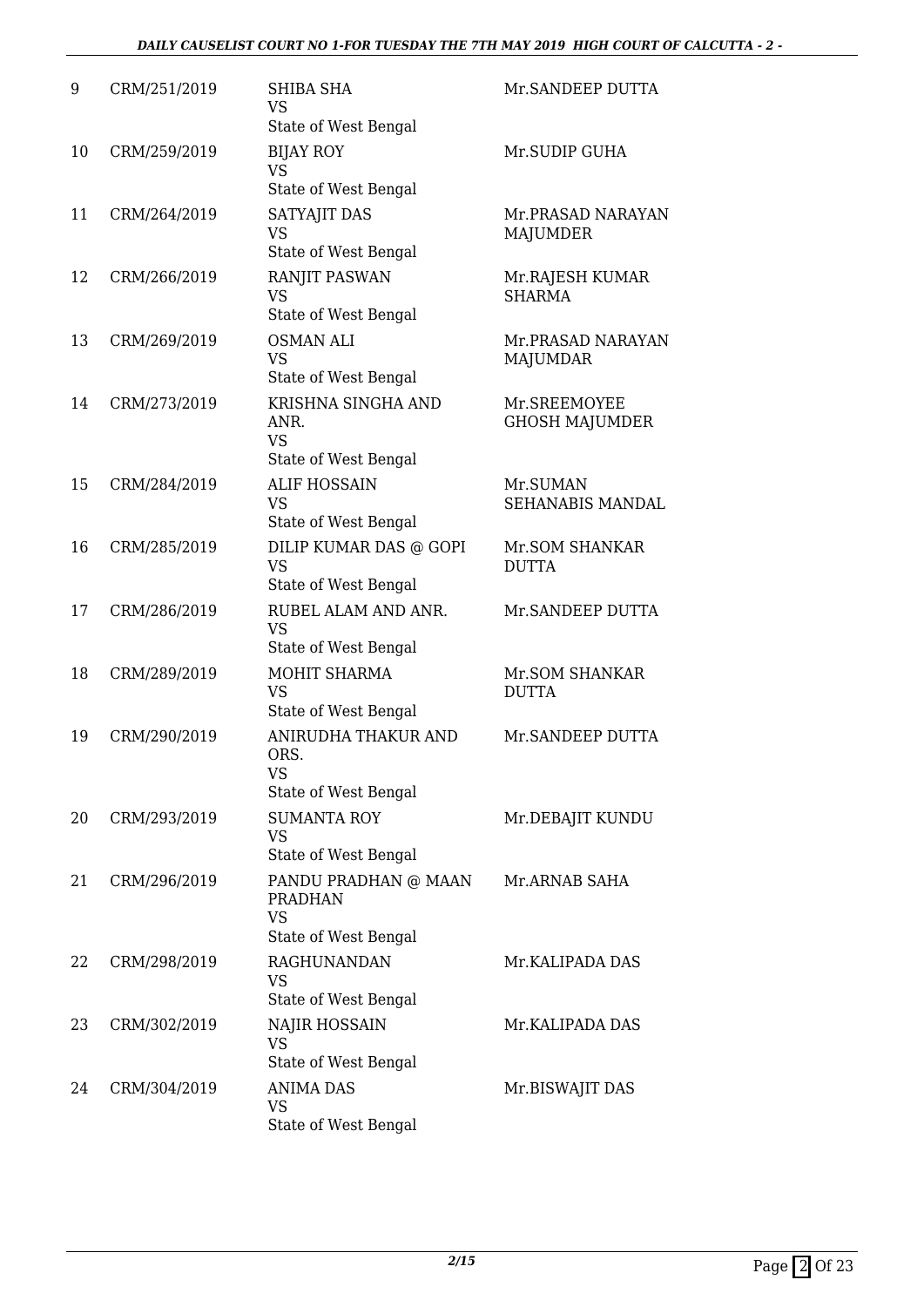| 25 | CRM/307/2019 | <b>LALIT ROY</b><br><b>VS</b><br>State of West Bengal                                              | Mr.TAPAS GHOSH                   |
|----|--------------|----------------------------------------------------------------------------------------------------|----------------------------------|
| 26 | CRM/311/2019 | ALIF HOSSAIN @ MIA<br><b>VS</b><br>State of West Bengal                                            | Mr.SUMAN<br>SEHANABIS MANDAL     |
| 27 | CRM/312/2019 | RAJ KUMAR BAFIA<br><b>VS</b><br>State of West Bengal                                               | Mr.PINTU KUMAR<br>DEB            |
| 28 | CRM/314/2019 | NAJIM HOQUE @ NAZIM<br><b>HOQUE</b><br><b>VS</b>                                                   | Mr.SUDIP GUHA                    |
| 29 | CRM/317/2019 | State of West Bengal<br>SADDAM HOSSAIN @<br><b>SALMAN MIA @ SADDAM</b><br><b>MIYA</b><br><b>VS</b> | Mr.ARIJIT GHOSH                  |
| 30 | CRM/322/2019 | State of West Bengal<br>ROHIT BARUA<br><b>VS</b><br>State of West Bengal                           | Mr.DEBARSEE<br><b>CHATTERJEE</b> |
| 31 | CRM/334/2019 | RAM CHICK BARI AND ANR<br><b>VS</b><br>State of West Bengal                                        | Mr.KALIPADA DAS                  |
| 32 | CRM/339/2019 | SUBASH ORAON@VARU<br>VS<br>State of West Bengal                                                    | Mr.SUBHANKAR<br><b>DUTTA</b>     |
| 33 | CRM/345/2019 | PABITRA ADHIKARI<br><b>VS</b><br>State of West Bengal                                              | Mr.ARNAB SAHA                    |
| 34 | CRM/350/2019 | <b>CHANDAN GHOSH</b><br><b>VS</b><br>State of West Bengal                                          | Mr.ARNAB SAHA                    |
| 35 | CRM/67/2019  | PURAN TAMANG AND ORS<br>VS<br>State of West Bengal                                                 | Mr.MOYUKH<br>MUKHERJEE           |
| 36 | CRM/25/2019  | MIZANUR ALI<br><b>VS</b><br>UNION OF INDIA                                                         | Mr.KALIPADA DAS                  |
| 37 | CRM/351/2019 | INDRAJIT SINGH @<br>RAJVEER SINGH @<br><b>INDERJEET</b><br><b>VS</b><br>State of West Bengal       | Mr.DEBASISH<br>MUKHOPDHYHY       |
| 38 | CRM/352/2019 | PROLOY MITRA<br><b>VS</b><br>State of West Bengal                                                  | Mr.SOURAV KAR                    |
| 39 | CRM/354/2019 | ARABINDO BARMAN @<br>AROBINDO BARMAN @<br>ARABINDA BARMAN<br>VS<br>State of West Bengal            | Mr.ARNAB SAHA                    |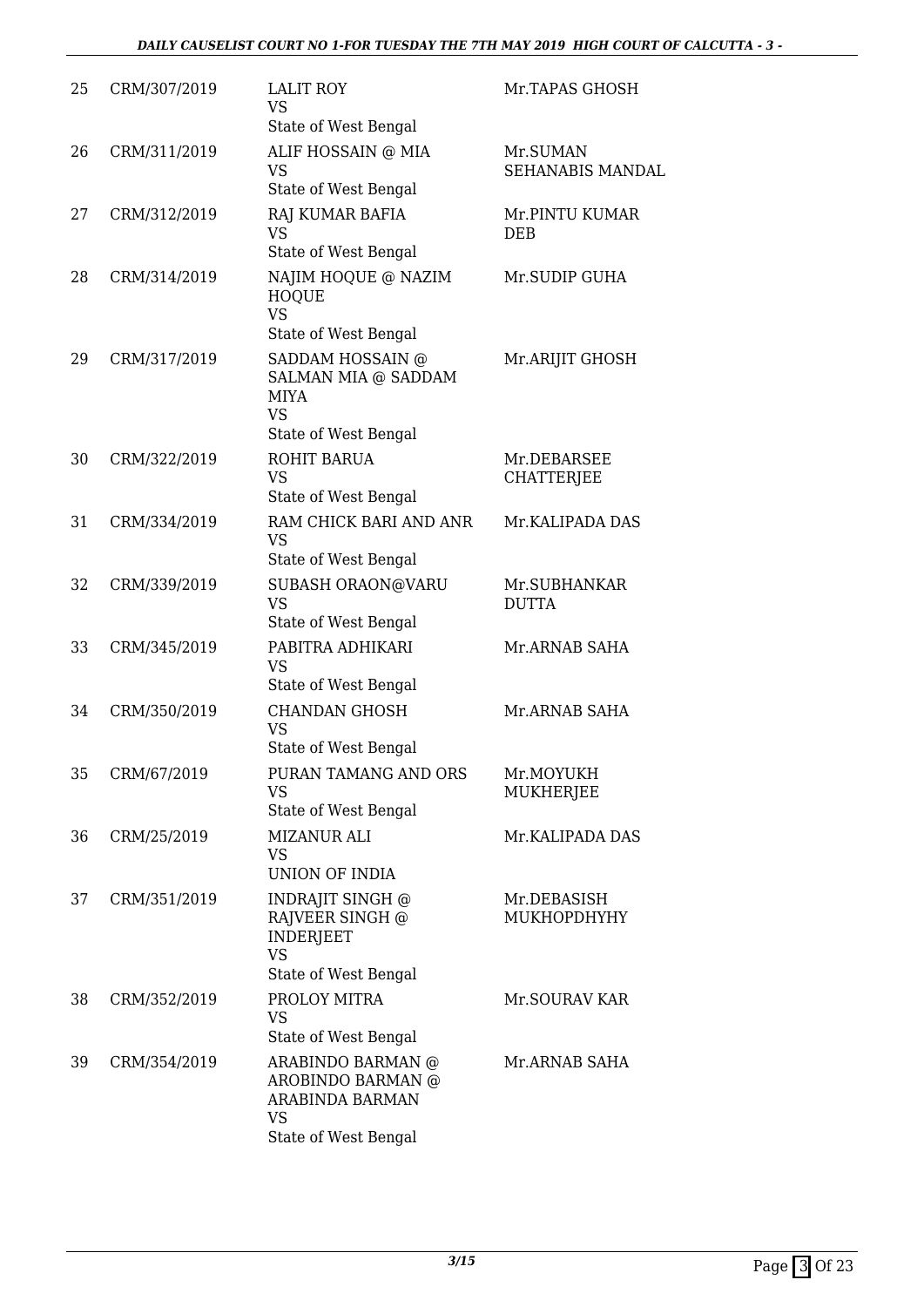| 40 | CRM/358/2019 | JAMSER ALI @ JAMSHED<br>ALI<br><b>VS</b><br>State of West Bengal               | Mr.DEBARSHI<br><b>CHATTERJEE</b>      |
|----|--------------|--------------------------------------------------------------------------------|---------------------------------------|
| 41 | CRM/359/2019 | <b>SUSHIL ROY</b><br><b>VS</b><br>State of West Bengal                         | Mr.DEBARSHI<br>CHATERJEE              |
| 42 | CRM/371/2019 | <b>JOYTISH BARMAN AND ANR</b><br><b>VS</b><br>State of West Bengal             | Mr.DEBASISH<br>MUKHOPADHYAY           |
| 43 | CRM/377/2019 | SAJAL SARKAR AND ORS<br><b>VS</b><br>State of West Bengal                      | Mr.PRASAD NARAYAN<br>MAJUMDAR         |
| 44 | CRM/385/2019 | LITAN DEBNATH @ LITON<br><b>DEBNATH</b><br><b>VS</b><br>State of West Bengal   | Mr.ARIJIT GHOSH                       |
| 45 | CRM/387/2019 | <b>SHAMBHU RAY</b><br><b>VS</b><br>State of West Bengal                        | Mr.ARIJIT GHOSH                       |
| 46 | CRM/388/2019 | <b>SUDIP DEBNATH</b><br><b>VS</b><br>State of West Bengal                      | Mr.ARIJIT GHOSH                       |
| 47 | CRM/389/2019 | MD.KHAIRUL AND ORS<br><b>VS</b><br>State of West Bengal                        | Mr.SOURAV KAR                         |
| 48 | CRM/390/2019 | <b>MD KHAIRUL</b><br><b>VS</b><br>State of West Bengal                         | Mr.SOURAV KAR                         |
| 49 | CRM/391/2019 | <b>MD.KHAIRUL AND ORS</b><br><b>VS</b><br>State of West Bengal                 | Mr.SOURAV KAR                         |
|    |              | <b>APPLICATION FOR ANTICIPATORY BAIL</b>                                       |                                       |
| 50 | CRM/101/2019 | SITU ROY @ GHITU ROY<br><b>VS</b><br>State of West Bengal                      | Mr.ARNAB SAHA                         |
| 51 | CRM/144/2019 | TUKU SK.<br><b>VS</b><br>State of West Bengal                                  | Mr.PRITHVIRAJ<br><b>SINHA ROY</b>     |
| 52 | CRM/227/2019 | RANJIT RAY @ RANJIT ROY<br><b>AND ORS</b><br><b>VS</b><br>State of West Bengal | Mr.ARIJIT GHOSH                       |
| 53 | CRM/270/2019 | ATANU GHOSH AND ANR.<br><b>VS</b><br>State of West Bengal                      | Mr.SREEMOYEE<br><b>GHOSH MAJUMDER</b> |
| 54 | CRM/24/2019  | JAHIDUR SARKAR @ BHOLA<br><b>AND ANR</b><br><b>VS</b><br>UNION OF INDIA        | Mr.KALIPADA DAS                       |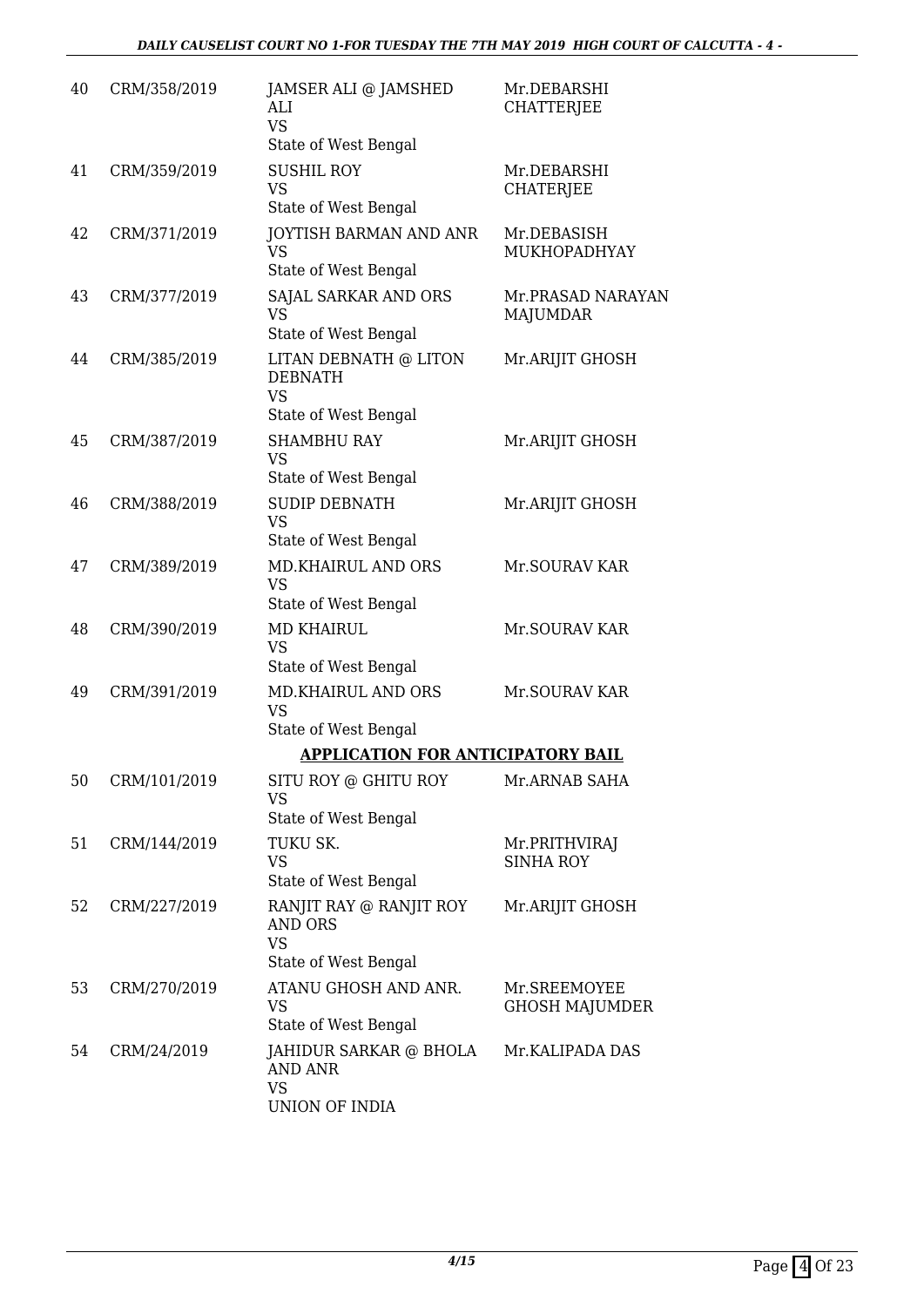| 55 | CRM/23/2019  | Abdul High @ Abdul High<br>Miah<br><b>VS</b><br>State of West Bengal                 | Mr.Mahfuz Murshed                 |
|----|--------------|--------------------------------------------------------------------------------------|-----------------------------------|
| 56 | CRM/79/2019  | PRANAB KUMAR DATTA<br><b>VS</b><br>State of West Bengal                              | Mr.ANIRBAN<br><b>BANERJEE</b>     |
| 57 | CRM/118/2019 | <b>BABLU BARMAN AND ORS</b><br><b>VS</b><br>State of West Bengal                     | Mr.PARTHA PRATIM<br><b>SARKAR</b> |
| 58 | CRM/147/2019 | <b>GANE SAIBA @ GANEY</b><br>SAIBA @ GANESH<br><b>VS</b><br>State of West Bengal     | Mr.SOVAN SARKAR                   |
| 59 | CRM/150/2019 | <b>SHAMPA KUNDU</b><br><b>VS</b><br>State of West Bengal                             | Mr. SAMRAT SARKAR                 |
| 60 | CRM/152/2019 | <b>SRI RAM PRASAD WAIBA</b><br>VS<br>State of West Bengal                            | Mr.URGEN LAMA                     |
| 61 | CRM/153/2019 | ANJANI SHARMA @ ANJALI<br><b>SHARMA AND ANR</b><br><b>VS</b><br>State of West Bengal | Mr.ANAND<br><b>BHANDARI</b>       |
| 62 | CRM/155/2019 | <b>URMILA RUMBA</b><br><b>VS</b><br>State of West Bengal                             | Mr.URGEN LAMA                     |
| 63 | CRM/157/2019 | RAM PRASAD WAIBA<br><b>VS</b><br>State of West Bengal                                | Mr.URGEN LAMA                     |
| 64 | CRM/158/2019 | SHANKAR ADHIKARI<br><b>VS</b><br>State of West Bengal                                | Mr.URGEN LAMA                     |
| 65 | CRM/160/2019 | <b>SHANKAR ADHIKARI</b><br>VS<br>State of West Bengal                                | Mr.URGEN LAMA                     |
| 66 | CRM/215/2019 | URMILA RUMBA<br><b>VS</b><br>State of West Bengal                                    | Mr.URGEN LAMA                     |
| 67 | CRM/216/2019 | <b>SAMUEL GURUNG</b><br>VS<br>State of West Bengal                                   | Mr.URGEN LAMA                     |
| 68 | CRM/217/2019 | KALYAN KUMAR DEWAN<br><b>VS</b><br>State of West Bengal                              | Mr.URGEN LAMA                     |
| 69 | CRM/219/2019 | <b>GOPAL RUCHAL</b><br><b>VS</b><br>State of West Bengal                             | Mr.URGEN LAMA                     |
| 70 | CRM/223/2019 | LAXMI BASFORE @<br>LAKSAMINIYA BASFORE<br><b>VS</b><br>State of West Bengal          | Mr.SOUMABHA SAHA                  |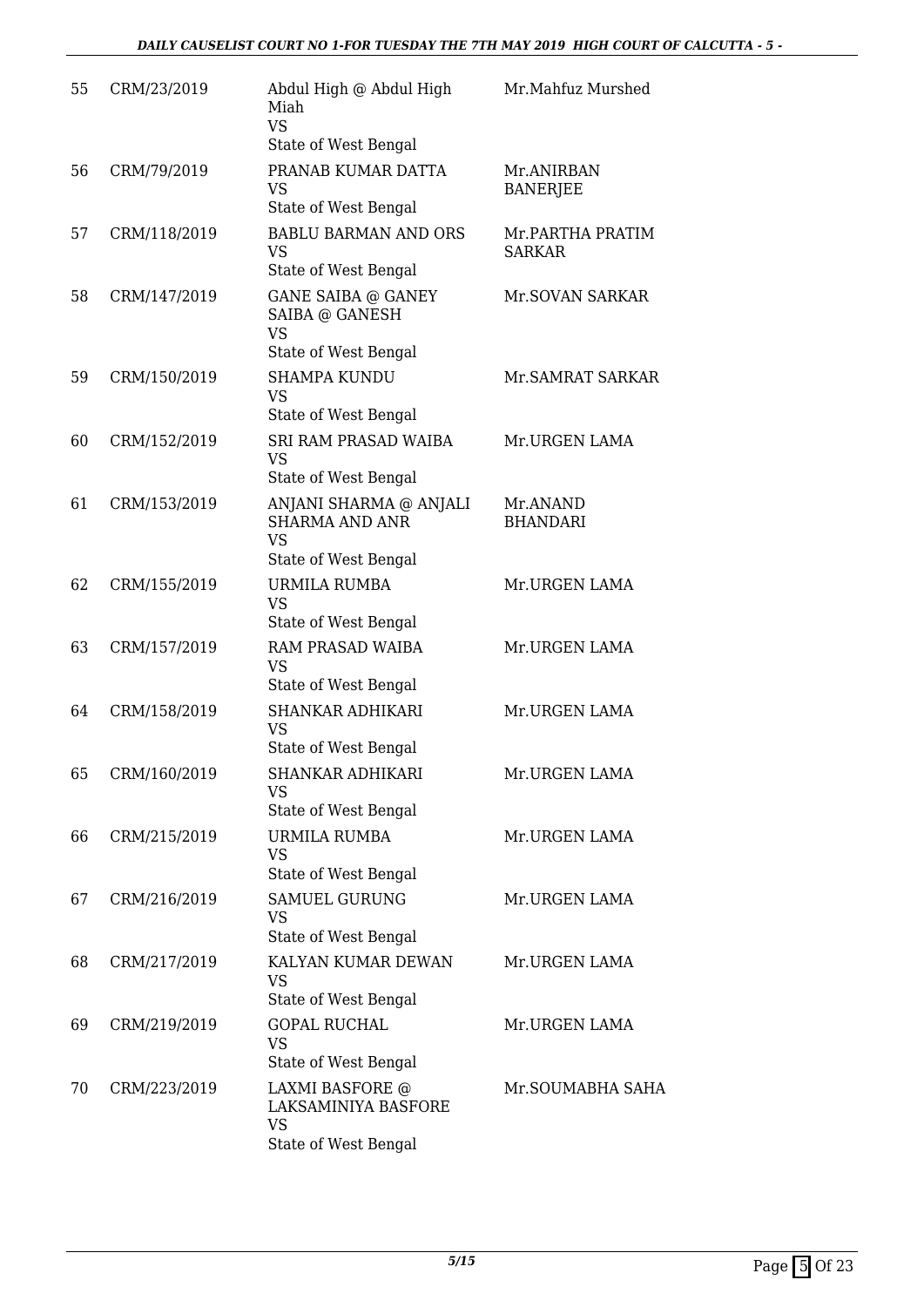#### *DAILY CAUSELIST COURT NO 1-FOR TUESDAY THE 7TH MAY 2019 HIGH COURT OF CALCUTTA - 6 -*

| 71 | CRM/226/2019 | <b>SUROJIT SEN</b><br>VS<br>State of West Bengal                                 | Mr.ARUNAVA<br><b>GANGULY</b>             | Mr.ARUNAVA<br><b>GANGULY</b> |
|----|--------------|----------------------------------------------------------------------------------|------------------------------------------|------------------------------|
| 72 | CRM/228/2019 | KAMALESWAR BARMAN<br><b>VS</b><br>NARCOTICS CONTROL<br><b>BUREAU</b>             | Mr.HILLOL SAHA<br><b>PODDAR</b>          |                              |
| 73 | CRM/229/2019 | <b>ANJAN BOSE</b><br><b>VS</b><br>State of West Bengal                           | Mr.ARUNAVA<br><b>GANGULY</b>             |                              |
| 74 | CRM/230/2019 | <b>ANITA NANGALIA</b><br><b>VS</b><br>State of West Bengal                       | Mr.ARUNAVA<br><b>GANGULY</b>             |                              |
| 75 | CRM/240/2019 | REKHA SAHA AND ANR<br><b>VS</b><br>State of West Bengal                          | Mr.HILLOL SAHA<br><b>PODDER</b>          |                              |
| 76 | CRM/244/2019 | UMAR ALI MIA @ OMAR ALI<br><b>MIYA</b><br><b>VS</b><br>State of West Bengal      | Mr.HILLOL SAHA<br><b>PODDER</b>          |                              |
| 77 | CRM/247/2019 | DINA BARMAN @<br><b>DINANATH</b><br><b>VS</b><br>State of West Bengal            | Mr.KALIPADA DAS                          |                              |
| 78 | CRM/252/2019 | PRASENJIT SARKAR<br><b>VS</b><br>State of West Bengal                            | Mr.SUMAN<br><b>SEHANABIS</b><br>(MANDAL) |                              |
| 79 | CRM/253/2019 | <b>MADHURI BISWAS</b><br>(MALLICK)<br>VS<br>State of West Bengal                 | Mr.SANDEEP DUTTA                         |                              |
| 80 | CRM/254/2019 | <b>MEERA DAS</b><br><b>VS</b><br>State of West Bengal                            | Mr. SAYAN DE                             |                              |
| 81 | CRM/255/2019 | <b>BISWARUP BISWAS</b><br><b>VS</b><br>State of West Bengal                      | Mr.SREEMOYEE<br><b>GHOSH MAJUMDER</b>    |                              |
| 82 | CRM/256/2019 | <b>BISWAJIT ROY AND ORS</b><br><b>VS</b><br>State of West Bengal                 | Mr. SAYAN DE                             |                              |
| 83 | CRM/257/2019 | NARAYAN SEN @ NARAYAN<br><b>CHANDRA SEN</b><br><b>VS</b><br>State of West Bengal | Mr.SUDIP GUHA                            |                              |
| 84 | CRM/258/2019 | PRATIK CH ROY<br><b>VS</b><br>State of West Bengal                               | Mr.SANDEEP DUTTA                         |                              |
| 85 | CRM/271/2019 | <b>JAHANGIR HOSSAIN</b><br><b>VS</b><br>State of West Bengal                     | Mr.SUDIP GUHA                            |                              |
| 86 | CRM/275/2019 | MITHUN RAM SINGH<br><b>VS</b><br>State of West Bengal                            | Mr.SUDIP GUHA                            |                              |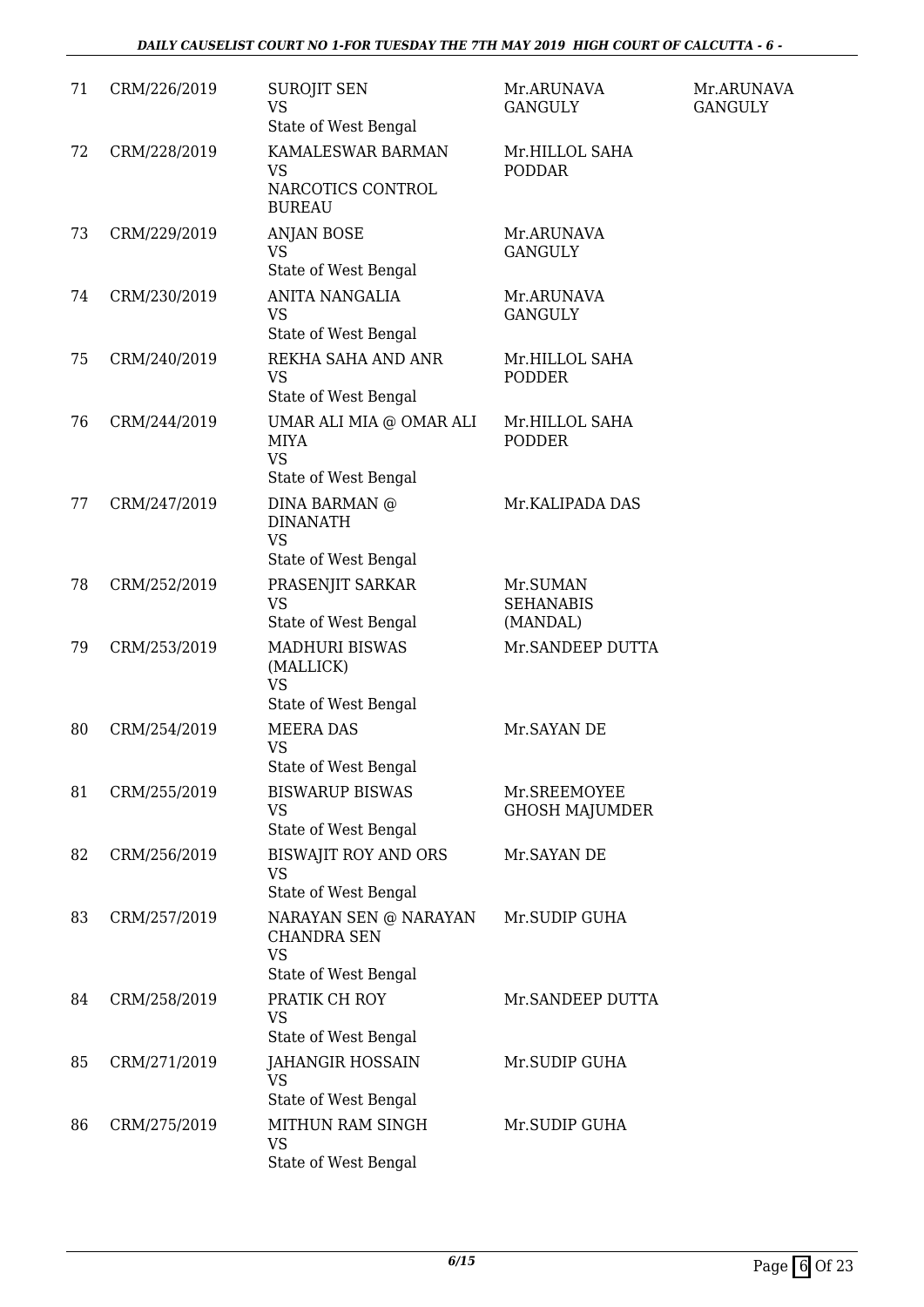| 87  | CRM/278/2019 | SAMIDUL HAQUE AND ANR.<br><b>VS</b><br>State of West Bengal                                                 | Mr.SUDIP GUHA                       |
|-----|--------------|-------------------------------------------------------------------------------------------------------------|-------------------------------------|
| 88  | CRM/281/2019 | PRABIN SONAR<br><b>VS</b><br>State of West Bengal                                                           | Mr.SUBHASISH<br><b>MISRA</b>        |
| 89  | CRM/283/2019 | KAMAL TALUKDAR<br><b>VS</b><br>State of West Bengal                                                         | Mr.SUMAN<br><b>SEHANABIS MANDAL</b> |
| 90  | CRM/287/2019 | RABIUL MIA @ KALTU MIA<br><b>VS</b><br>State of West Bengal                                                 | Mr.ARNAB SAHA                       |
| 91  | CRM/288/2019 | <b>BIPLOB NARJINARY @</b><br><b>BIPLAB NARJINARY AND</b><br><b>ORS</b><br><b>VS</b><br>State of West Bengal | Mr.ARNAB SAHA                       |
| 92  | CRM/291/2019 | BELAL MIYA @ BELAL MIAH<br>@ IBOR<br><b>VS</b><br>State of West Bengal                                      | Mr.HILLOL SAHA<br><b>PODDER</b>     |
| 93  | CRM/292/2019 | RAKESH CHANDRA<br><b>BARMAN</b><br><b>VS</b><br>State of West Bengal                                        | Mr.SHUBHANKAR<br><b>DUTTA</b>       |
| 94  | CRM/294/2019 | KOUSHIK ROY<br><b>VS</b><br>State of West Bengal                                                            | Mr.SHUBHANKAR<br><b>DUTTA</b>       |
| 95  | CRM/299/2019 | <b>MAHER ALI</b><br><b>VS</b><br>State of West Bengal                                                       | Mr.M NAZAR<br><b>CHOWDHURY</b>      |
| 96  | CRM/301/2019 | <b>SAHIR HOSSAIN</b><br><b>VS</b><br>State of West Bengal                                                   | Mr.PARTHA PRATIM<br><b>SARKAR</b>   |
| 97  | CRM/305/2019 | INDRAJUL @ ANDADUL<br><b>SEKH AND ORS</b><br><b>VS</b><br>State of West Bengal                              | Mr.SUDIP GUHA                       |
| 98  | CRM/306/2019 | <b>ANTARIKSHA GHOSH</b><br><b>VS</b><br>State of West Bengal                                                | Mr.RUPAM DUTTA                      |
| 99  | CRM/308/2019 | SADDAM HOSSAIN<br><b>VS</b><br>State of West Bengal                                                         | Mr.DHIMAN ROY                       |
| 100 | CRM/309/2019 | <b>MRINMOY GHOSH</b><br><b>VS</b><br>State of West Bengal                                                   | Mr.RUPAM DUTTA                      |
| 101 | CRM/310/2019 | <b>SUKUMAR BARMAN AND</b><br><b>ORS</b><br><b>VS</b><br>State of West Bengal                                | Mr.SUDIP GUHA                       |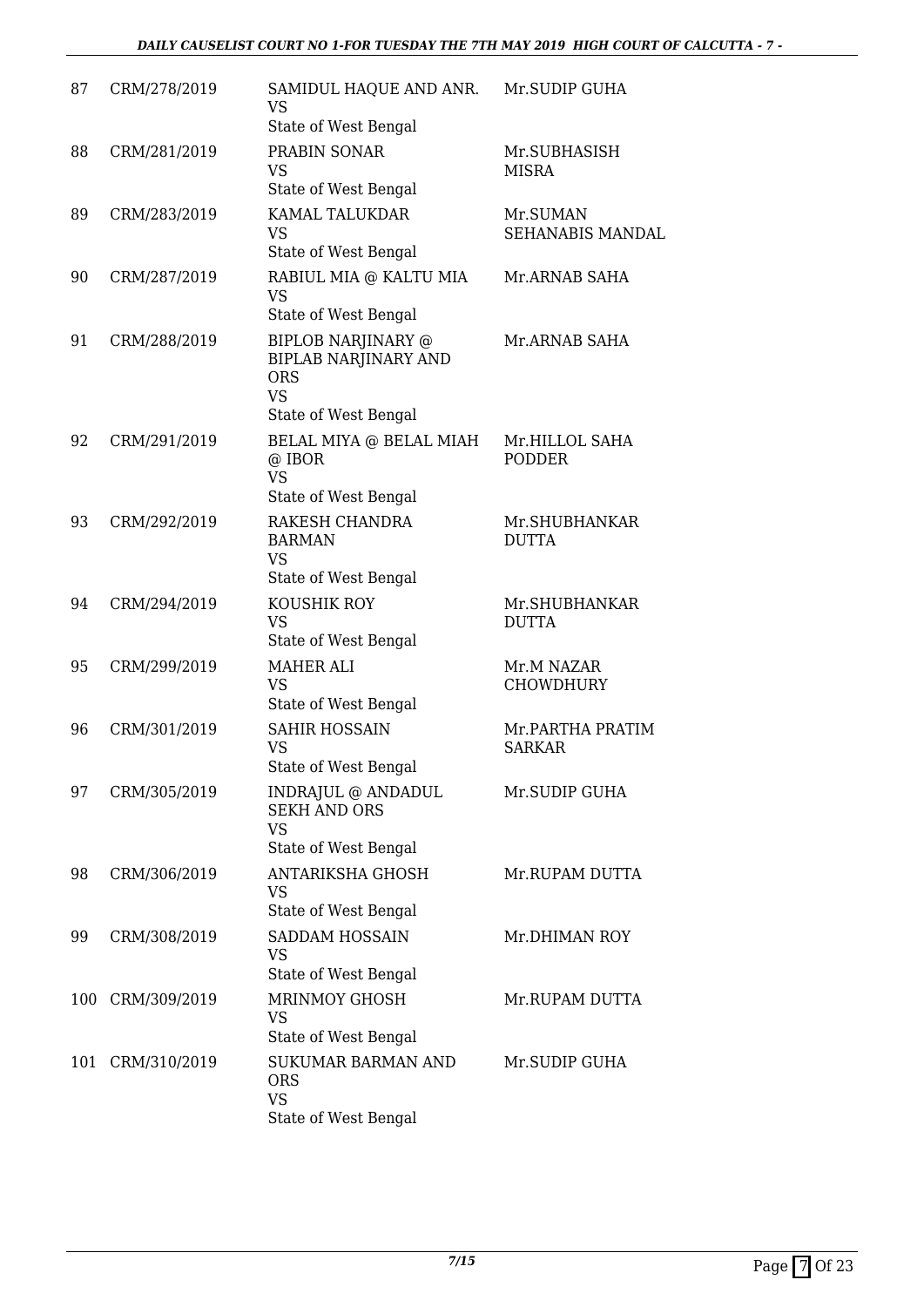|     | 102 CRM/315/2019 | ABI BIBI<br>VS                                                                     | Mr.SUDIP GUHA                         |
|-----|------------------|------------------------------------------------------------------------------------|---------------------------------------|
|     |                  | State of West Bengal                                                               |                                       |
| 103 | CRM/316/2019     | SANJIB MANGAR<br><b>VS</b><br>State of West Bengal                                 | Mr. SAMIR DAS                         |
|     | 104 CRM/318/2019 | BACHHU MIA @ ABUL<br><b>HOSSAIN MIA</b><br><b>VS</b>                               | Mr.HILLOL SAHA<br><b>PODDER</b>       |
|     |                  | State of West Bengal                                                               |                                       |
| 105 | CRM/319/2019     | UTTAM ADHIKARY<br><b>VS</b><br>State of West Bengal                                | Mr.SUDIP GUHA                         |
|     | 106 CRM/320/2019 | <b>TAHIR ALAM</b><br><b>VS</b><br>State of West Bengal                             | Mr.SOURAV KAR                         |
| 107 | CRM/321/2019     | MRINAL KANTI PRAMANIK<br>AND ORS<br><b>VS</b>                                      | Mr.HILLOL SAHA<br><b>PODDER</b>       |
|     |                  | State of West Bengal                                                               |                                       |
| 108 | CRM/324/2019     | <b>SUMAN DAS</b><br><b>VS</b>                                                      | Mr.SREEMOYEE<br><b>GHOSH MAJUMDER</b> |
|     |                  | State of West Bengal                                                               |                                       |
| 109 | CRM/325/2019     | LT COL DIWAKAR KUMAR<br><b>AND ANR</b><br><b>VS</b><br>State of West Bengal        | Mr.DEBANJAN DAS                       |
| 110 | CRM/327/2019     | OHIJAN NECHHA AND ORS<br><b>VS</b>                                                 | Mr.ARNAB SAHA                         |
|     |                  | State of West Bengal                                                               |                                       |
| 111 | CRM/328/2019     | NUR MAHAMMAD @<br>MAHAMMAD NUR AND<br><b>OTHERS</b><br>VS.<br>State of West Bengal | Mr.ARNAB SAHA                         |
|     | 112 CRM/349/2019 | RITA ROY @ ITA ROY                                                                 | Mr.SHUBHANKAR                         |
|     |                  | <b>VS</b><br>State of West Bengal                                                  | <b>DUTTA</b>                          |
|     | 113 CRM/127/2019 | <b>BIMAL GURUNG AND ANR</b><br>VS<br>State of West Bengal                          | Mr.URGEN LAMA                         |
|     | 114 CRM/128/2019 | <b>BIMAL GURUNG</b><br>VS                                                          | Mr.URGEN LAMA                         |
|     |                  | State of West Bengal                                                               |                                       |
|     | 115 CRM/169/2019 | <b>BIMAL GURUNG</b><br><b>VS</b><br>State of West Bengal                           | Mr.URGEN LAMA                         |
| 116 | CRM/170/2019     | <b>BIMAL GURUNG AND ANR</b><br>VS                                                  | Mr.URGEN LAMA                         |
|     |                  | State of West Bengal                                                               |                                       |
| 117 | CRM/172/2019     | <b>BIMAL GURUNG AND ANR</b><br>VS<br>State of West Bengal                          | Mr.URGEN LAMA                         |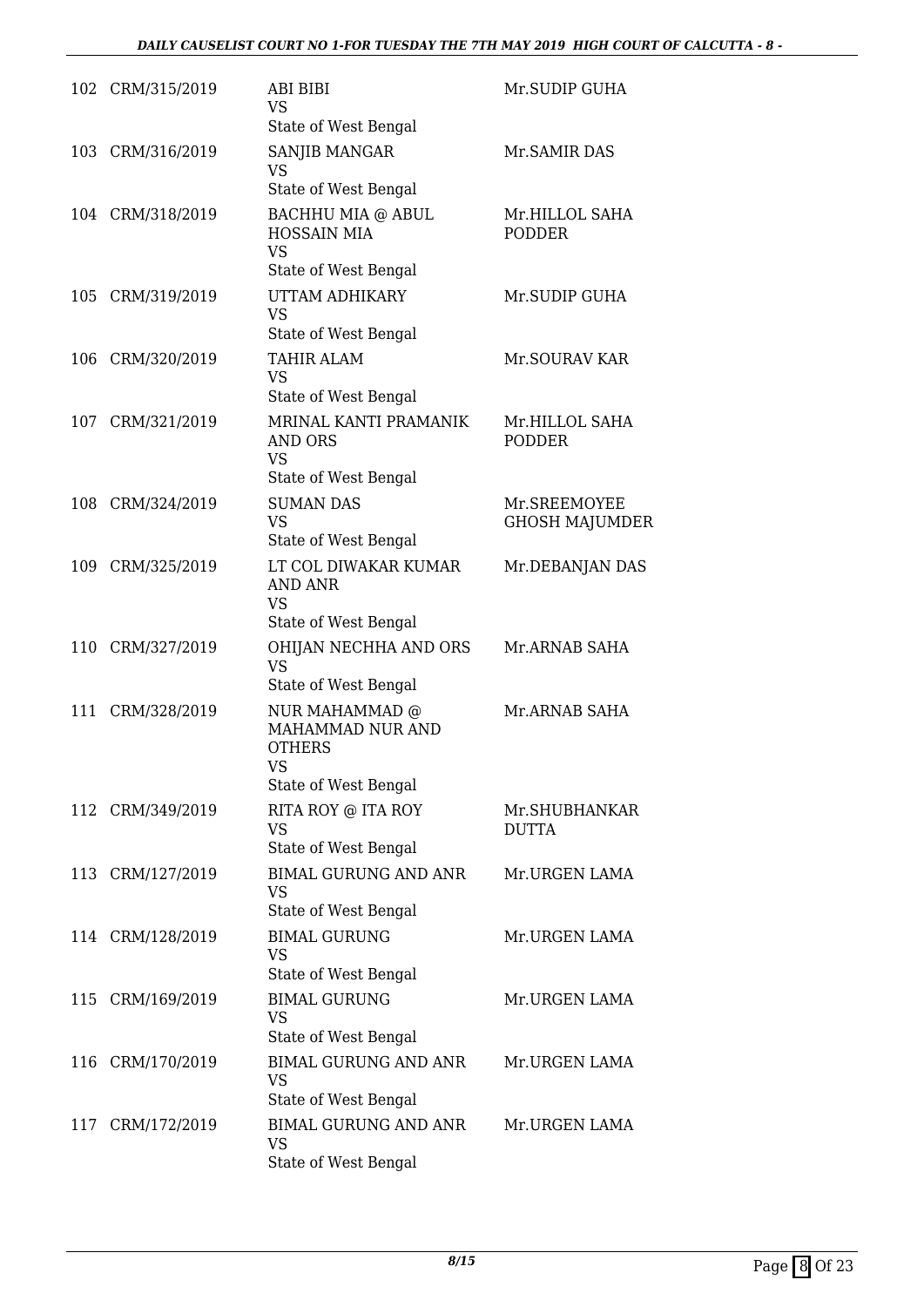|     | 118 CRM/173/2019 | <b>BIMAL GURUNG AND ANR</b><br>VS<br>State of West Bengal        | Mr.URGEN LAMA |
|-----|------------------|------------------------------------------------------------------|---------------|
| 119 | CRM/174/2019     | <b>BIMAL GURUNG AND ANR</b><br><b>VS</b><br>State of West Bengal | Mr.URGEN LAMA |
| 120 | CRM/175/2019     | <b>BIMAL GURUNG</b><br><b>VS</b><br>State of West Bengal         | Mr.URGEN LAMA |
| 121 | CRM/176/2019     | <b>BIMAL GURUNG AND ANR</b><br><b>VS</b><br>State of West Bengal | Mr.URGEN LAMA |
| 122 | CRM/177/2019     | <b>BIMAL GURUNG AND ANR</b><br><b>VS</b><br>State of West Bengal | Mr.URGEN LAMA |
|     | 123 CRM/178/2019 | <b>BIMAL GURUNG AND ANR</b><br><b>VS</b><br>State of West Bengal | Mr.URGEN LAMA |
|     | 124 CRM/179/2019 | <b>BIMAL GURUNG AND ANR</b><br><b>VS</b><br>State of West Bengal | Mr.URGEN LAMA |
| 125 | CRM/180/2019     | <b>BIMAL GURUNG</b><br><b>VS</b><br>State of West Bengal         | Mr.URGEN LAMA |
| 126 | CRM/181/2019     | <b>BIMAL GURUNG AND ANR</b><br><b>VS</b><br>State of West Bengal | Mr.URGEN LAMA |
| 127 | CRM/182/2019     | <b>BIMAL GURUNG AND ANR</b><br><b>VS</b><br>State of West Bengal | Mr.URGEN LAMA |
| 128 | CRM/183/2019     | <b>BIMAL GURUNG</b><br><b>VS</b><br>State of West Bengal         | Mr.URGEN LAMA |
|     | 129 CRM/184/2019 | <b>BIMAL GURUNG AND ANR</b><br>VS<br>State of West Bengal        | Mr.URGEN LAMA |
|     | 130 CRM/185/2019 | <b>BIMAL GURUNG AND ANR.</b><br>VS<br>State of West Bengal       | Mr.URGEN LAMA |
| 131 | CRM/186/2019     | <b>BIMAL GURUNG AND ANR</b><br><b>VS</b><br>State of West Bengal | Mr.URGEN LAMA |
|     | 132 CRM/187/2019 | <b>BIMAL GURUNG AND ANR</b><br><b>VS</b><br>State of West Bengal | Mr.URGEN LAMA |
|     | 133 CRM/188/2019 | <b>BIMAL GURUNG</b><br><b>VS</b><br>State of West Bengal         | Mr.URGEN LAMA |
|     | 134 CRM/189/2019 | <b>BIMAL GURUNG AND ANR</b><br>VS<br>State of West Bengal        | Mr.URGEN LAMA |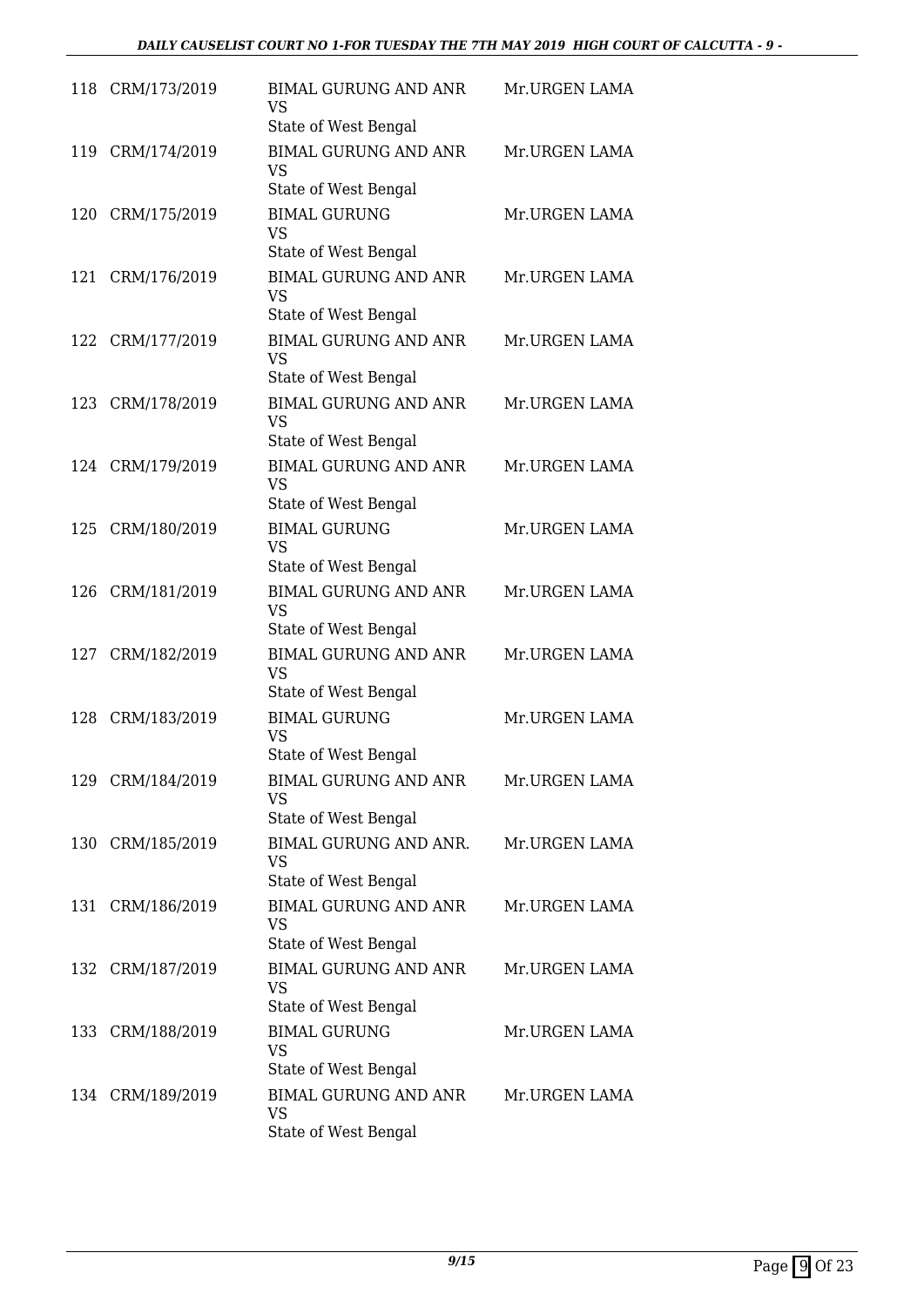|     | 135 CRM/190/2019 | <b>BIMAL GURUNG AND ANR</b><br><b>VS</b>                         | Mr.URGRN LAMA |
|-----|------------------|------------------------------------------------------------------|---------------|
| 136 | CRM/191/2019     | State of West Bengal<br><b>BIMAL GURUNG</b><br><b>VS</b>         | Mr.URGEN LAMA |
|     |                  | State of West Bengal                                             |               |
|     | 137 CRM/192/2019 | <b>BIMAL GURUNG AND ANR</b><br><b>VS</b><br>State of West Bengal | Mr.URGEN LAMA |
| 138 | CRM/193/2019     | <b>BIMAL GURUNG AND ANR</b><br><b>VS</b>                         | Mr.URGEN LAMA |
| 139 | CRM/194/2019     | State of West Bengal<br><b>BIMAL GURUNG</b><br><b>VS</b>         | Mr.URGEN LAMA |
|     | 140 CRM/195/2019 | State of West Bengal<br><b>BIMAL GURUNG</b><br><b>VS</b>         | Mr.URGEN LAMA |
|     |                  | State of West Bengal                                             |               |
| 141 | CRM/196/2019     | <b>BIMAL GURUNG AND ANR</b><br><b>VS</b>                         | Mr.URGEN LAMA |
|     |                  | State of West Bengal                                             |               |
|     | 142 CRM/197/2019 | <b>BIMAL GURUNG AND ANR</b><br><b>VS</b><br>State of West Bengal | Mr.URGEN LAMA |
| 143 | CRM/198/2019     | <b>BIMAL GURUNG</b><br><b>VS</b><br>State of West Bengal         | Mr.URGEN LAMA |
|     | 144 CRM/199/2019 | <b>BIMAL GURUNG AND ANR</b><br><b>VS</b>                         | Mr.URGEN LAMA |
| 145 | CRM/200/2019     | State of West Bengal<br><b>BIMAL GURUNG AND ANR</b><br><b>VS</b> | Mr.URGEN LAMA |
|     |                  | State of West Bengal                                             |               |
|     | 146 CRM/201/2019 | <b>BIMAL GURUNG</b><br>VS.                                       | Mr.URGEN LAMA |
|     |                  | State of West Bengal                                             |               |
|     | 147 CRM/202/2019 | <b>BIMAL GURUNG AND ANR</b><br><b>VS</b><br>State of West Bengal | Mr.URGEN LAMA |
|     | 148 CRM/208/2019 | <b>BIMAL GURUNG AND ANR</b><br><b>VS</b><br>State of West Bengal | Mr.URGEN LAMA |
|     | 149 CRM/211/2019 | <b>BIMAL GURUNG AND ANR</b><br><b>VS</b>                         | Mr.URGEN LAMA |
|     | 150 CRM/212/2019 | State of West Bengal<br><b>BIMAL GURUNG AND ANR</b><br><b>VS</b> | Mr.URGEN LAMA |
|     |                  | State of West Bengal                                             |               |
| 151 | CRM/213/2019     | <b>BIMAL GURUNG AND ANR</b><br><b>VS</b><br>State of West Bengal | Mr.URGEN LAMA |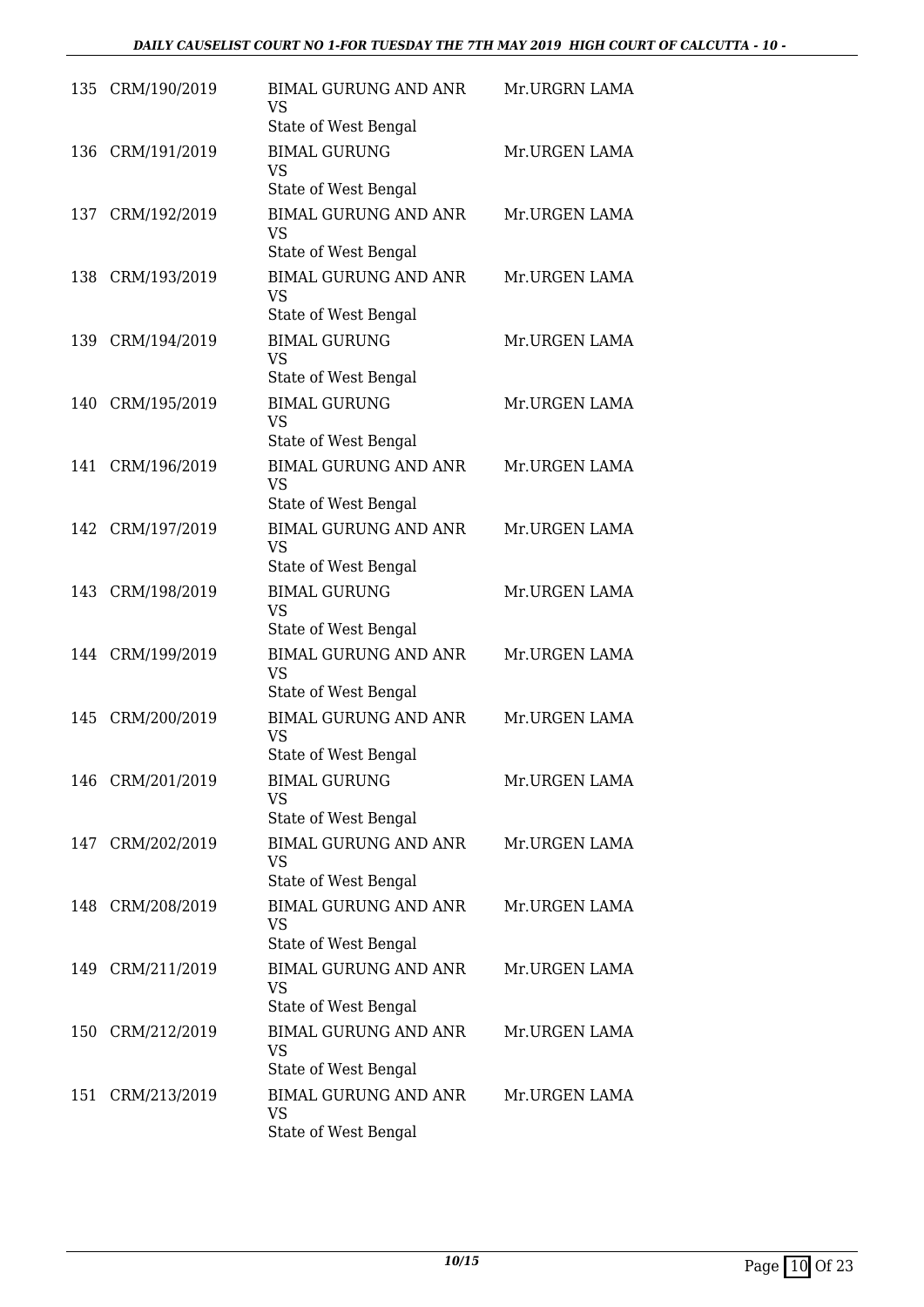| 152 | CRM/214/2019     | <b>BIMAL GURUNG AND ANR</b><br><b>VS</b><br>State of West Bengal | Mr.URGEN LAMA |
|-----|------------------|------------------------------------------------------------------|---------------|
| 153 | CRM/231/2019     | <b>BIMAL GURUNG AND ANR</b><br><b>VS</b><br>State of West Bengal | Mr.URGEN LAMA |
|     | 154 CRM/233/2019 | <b>BIMAL GURUNG AND ORS</b><br><b>VS</b><br>State of West Bengal | Mr.URGEN LAMA |
| 155 | CRM/234/2019     | <b>BIMAL GURUNG AND ANR</b><br><b>VS</b><br>State of West Bengal | Mr.URGEN LAMA |
| 156 | CRM/236/2019     | <b>BIMAL GURUNG</b><br>VS<br>State of West Bengal                | Mr.URGEN LAMA |
| 157 | CRM/237/2019     | <b>BIMAL GURUNG AND ANR</b><br>VS<br>State of West Bengal        | Mr.URGEN LAMA |
| 158 | CRM/238/2019     | <b>BIMAL GURUNG AND ANR</b><br><b>VS</b><br>State of West Bengal | Mr.URGEN LAMA |
| 159 | CRM/239/2019     | <b>BIMAL GURUNG AND ORS</b><br><b>VS</b><br>State of West Bengal | Mr.URGEN LAMA |
| 160 | CRM/241/2019     | <b>BIMAL GURUNG AND ANR</b><br><b>VS</b><br>State of West Bengal | Mr.URGEN LAMA |
| 161 | CRM/262/2019     | <b>BIMAL GURUNG AND ANR</b><br><b>VS</b><br>State of West Bengal | Mr.URGEN LAMA |
| 162 | CRM/263/2019     | <b>BIMAL GURUNG AND ORS</b><br><b>VS</b><br>State of West Bengal | Mr.URGEN LAMA |
|     | 163 CRM/265/2019 | <b>BIMAL GURUNG AND ANR</b><br>VS.<br>State of West Bengal       | Mr.URGEN LAMA |
|     | 164 CRM/267/2019 | <b>BIMAL GURUNG</b><br>VS<br>State of West Bengal                | Mr.URGEN LAMA |
| 165 | CRM/268/2019     | <b>BIMAL GURUNG AND ANR</b><br>VS.<br>State of West Bengal       | Mr.URGEN LAMA |
|     | 166 CRM/274/2019 | <b>BIMAL GURUNG AND ANR</b><br>VS<br>State of West Bengal        | Mr.URGEN LAMA |
| 167 | CRM/276/2019     | <b>BIMAL GURUNG AND ORS</b><br>VS.<br>State of West Bengal       | Mr.URGEN LAMA |
| 168 | CRM/277/2019     | <b>BIMAL GURUNG AND ANR</b><br>VS<br>State of West Bengal        | Mr.URGEN LAMA |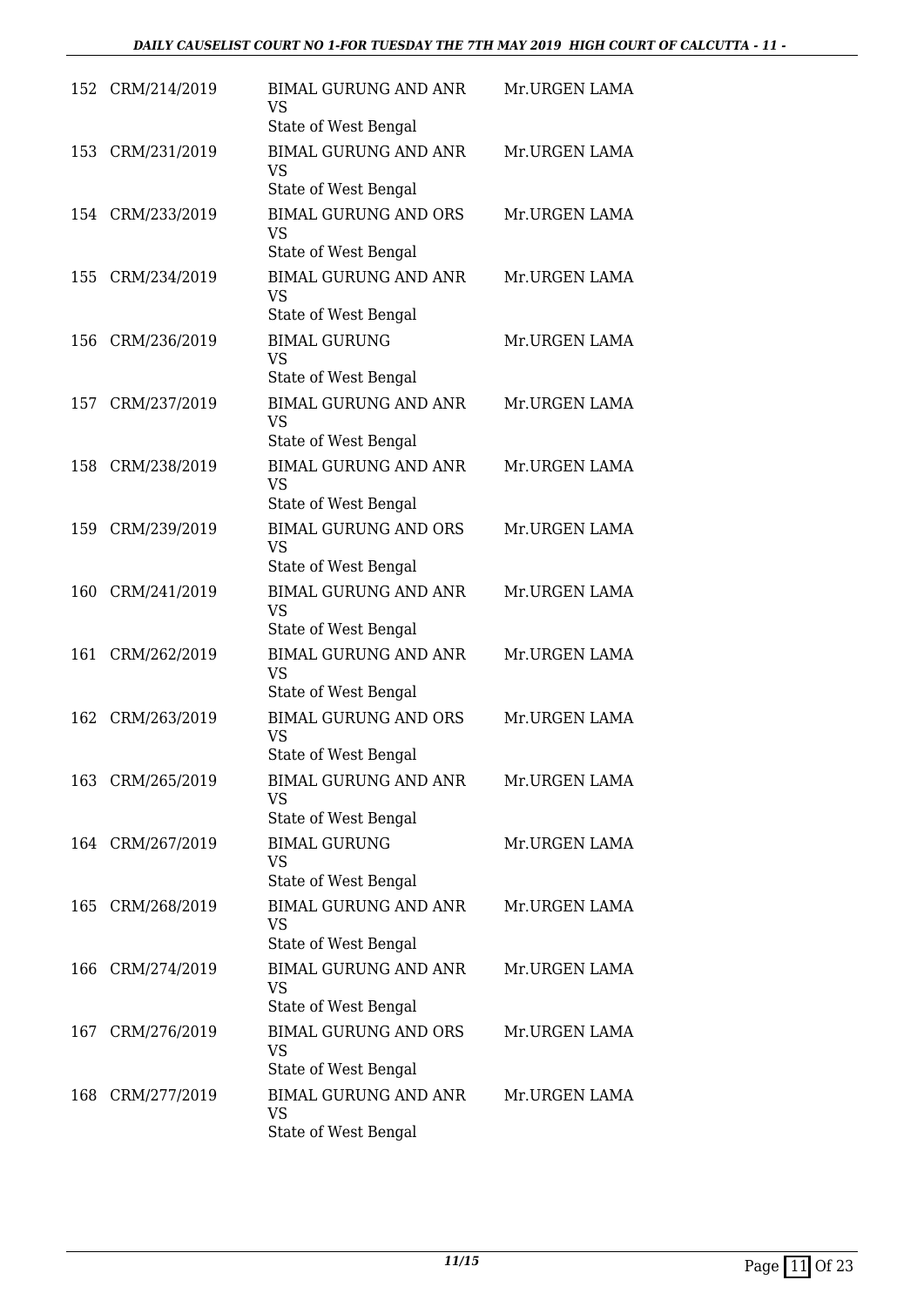| 169 | CRM/279/2019     | <b>BIMAL GURUNG AND ANR</b><br><b>VS</b><br>State of West Bengal                   | Mr.URGEN LAMA |
|-----|------------------|------------------------------------------------------------------------------------|---------------|
| 170 | CRM/280/2019     | <b>BIMAL GURUNG AND ORS</b><br><b>VS</b><br>State of West Bengal                   | Mr.URGEN LAMA |
|     | 171 CRM/295/2019 | <b>BIMAL GURUNG</b><br><b>VS</b><br>State of West Bengal                           | Mr.URGEN LAMA |
| 172 | CRM/297/2019     | <b>BIMAL GURUNG</b><br><b>VS</b><br>State of West Bengal                           | Mr.URGEN LAMA |
|     | 173 CRM/300/2019 | <b>BIMAL GURUNG</b><br><b>VS</b><br>State of West Bengal                           | Mr.URGEN LAMA |
|     | 174 CRM/303/2019 | <b>BIMAL GURUNG AND ANR</b><br>VS<br>State of West Bengal                          | Mr.URGEN LAMA |
| 175 | CRM/323/2019     | <b>BIMAL GURUNG AND ANR</b><br><b>VS</b>                                           | Mr.URGEN LAMA |
| 176 | CRM/329/2019     | State of West Bengal<br><b>BIMAL GURUNG AND ANR</b><br>VS.<br>State of West Bengal | Mr.URGEN LAMA |
| 177 | CRM/330/2019     | <b>BIMAL GURUNG AND ANR</b><br><b>VS</b><br>State of West Bengal                   | Mr.URGEN LAMA |
| 178 | CRM/336/2019     | <b>BIMAL GURUNG</b><br><b>VS</b><br>State of West Bengal                           | Mr.URGEN LAMA |
| 179 | CRM/331/2019     | <b>BIMAL GURUNG AND ANR</b><br><b>VS</b><br>State of West Bengal                   | Mr.URGEN LAMA |
|     | 180 CRM/333/2019 | <b>BIMAL GURUNG AND ANR</b><br>VS.<br>State of West Bengal                         | Mr.URGEN LAMA |
|     | 181 CRM/337/2019 | <b>BIMAL GURUNG AND ANR</b><br>VS<br>State of West Bengal                          | Mr.URGEN LAMA |
| 182 | CRM/340/2019     | <b>BIMAL GURUNG</b><br>VS.<br>State of West Bengal                                 | Mr.URGEN LAMA |
|     | 183 CRM/341/2019 | <b>BIMAL GURUNG</b><br>VS<br>State of West Bengal                                  | Mr.URGEN LAMA |
|     | 184 CRM/343/2019 | <b>BIMAL GURUNG AND ANR</b><br>VS.<br>State of West Bengal                         | Mr.URGEN LAMA |
| 185 | CRM/342/2019     | <b>BIMAL GURUNG AND ANR</b><br>VS<br>State of West Bengal                          | Mr.URGEN LAMA |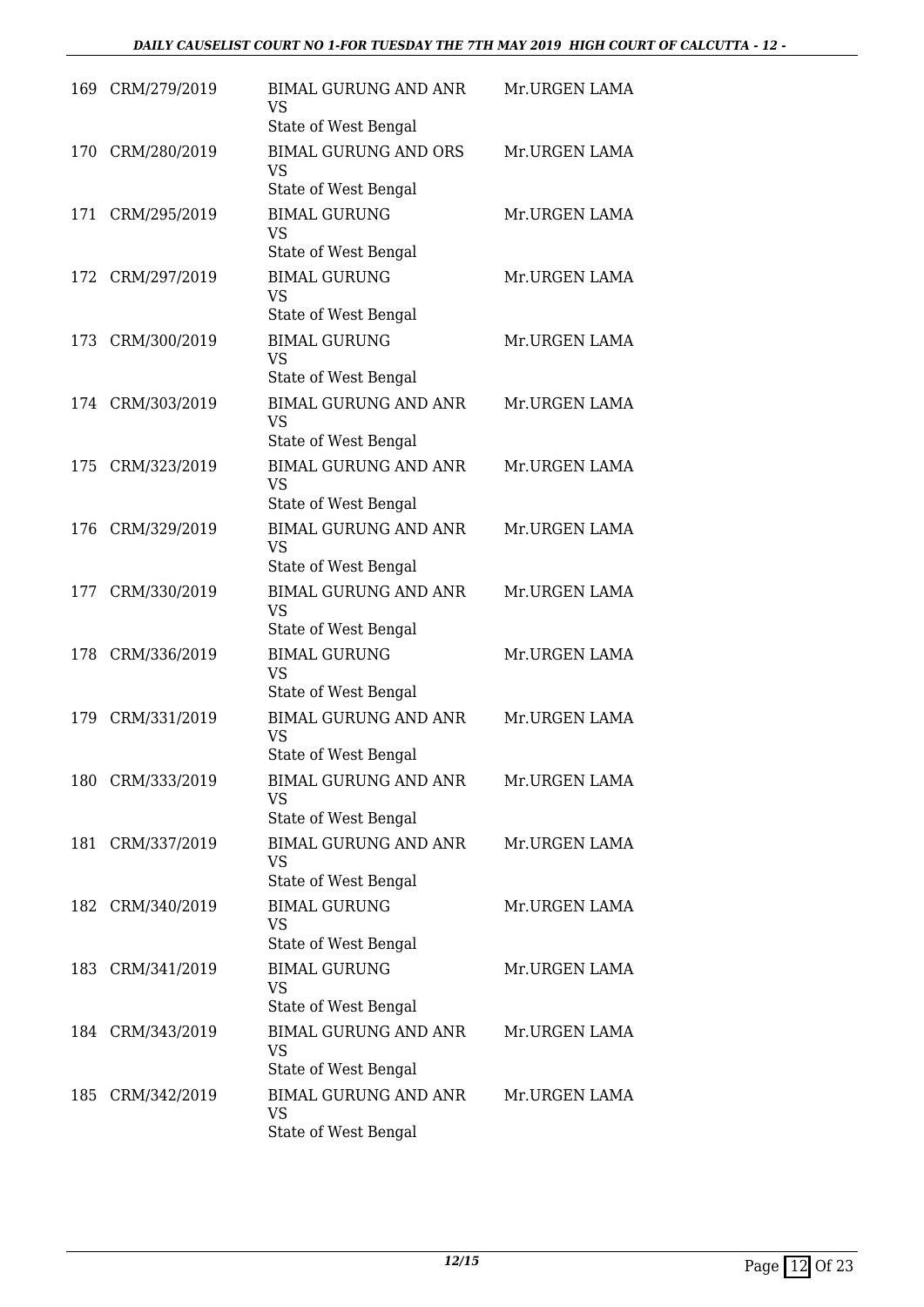|     | 186 CRM/344/2019 | <b>BIMAL GURUNG AND ANR</b><br>VS<br>State of West Bengal                       | Mr.URGEN LAMA                    |
|-----|------------------|---------------------------------------------------------------------------------|----------------------------------|
| 187 | CRM/346/2019     | <b>BIMAL GURUNG AND ANR</b><br><b>VS</b><br>State of West Bengal                | Mr.URGEN LAMA                    |
|     | 188 CRM/348/2019 | <b>BIMAL GURUNG AND ANR</b><br><b>VS</b><br>State of West Bengal                | Mr.URGEN LAMA                    |
| 189 | CRM/326/2019     | <b>ROSHAN GIRI</b><br><b>VS</b><br>State of West Bengal                         | Mr.URGEN LAMA                    |
|     | 190 CRM/332/2019 | <b>ROSHAN GIRI</b><br><b>VS</b><br>State of West Bengal                         | Mr.URGEN LAMA                    |
|     | 191 CRM/335/2019 | <b>ROSHAN GIRI</b><br><b>VS</b><br>State of West Bengal                         | Mr.URGEN LAMA                    |
| 192 | CRM/338/2019     | <b>ROSHAN GIRI</b><br><b>VS</b><br>State of West Bengal                         | Mr.URGEN LAMA                    |
|     | 193 CRM/347/2019 | <b>ROSHAN GIRI</b><br><b>VS</b><br>State of West Bengal                         | Mr.URGEN LAMA                    |
|     | 194 CRM/282/2019 | <b>BHUPENDRA GURUNG AND</b><br><b>ORS</b><br><b>VS</b><br>State of West Bengal  | Mr.URGEN LAMA                    |
| 195 | CRM/353/2019     | <b>ARUN ROY</b><br><b>VS</b><br>State of West Bengal                            | Mr.ANINDYA MUNSHI                |
| 196 | CRM/355/2019     | SAMIT DAS @ BIJU DAS<br><b>VS</b><br>State of West Bengal                       | Mr. SANDEEP DUTTA                |
|     | 197 CRM/356/2019 | <b>BIPLAB ROY</b><br><b>VS</b><br>State of West Bengal                          | Mr.SANDEEP DUTTA                 |
|     | 198 CRM/357/2019 | APU ROY AND ANOTHER<br><b>VS</b><br>State of West Bengal AND<br><b>OTHER</b>    | Mr.DEBASISH<br>MUKHOPADHYAY      |
| 199 | CRM/360/2019     | PARIMAL DAS<br><b>VS</b><br>State of West Bengal                                | Mr.SUDIP GUHA                    |
|     | 200 CRM/361/2019 | PINTU ADHIKARY AND ORS<br><b>VS</b><br>State of West Bengal                     | Mr.SANDEEP DUTTA                 |
| 201 | CRM/362/2019     | INDRANIL BANERJEE @<br><b>DUKE AND ORS</b><br><b>VS</b><br>State of West Bengal | Mr.DEBARSHI<br><b>CHATTERJEE</b> |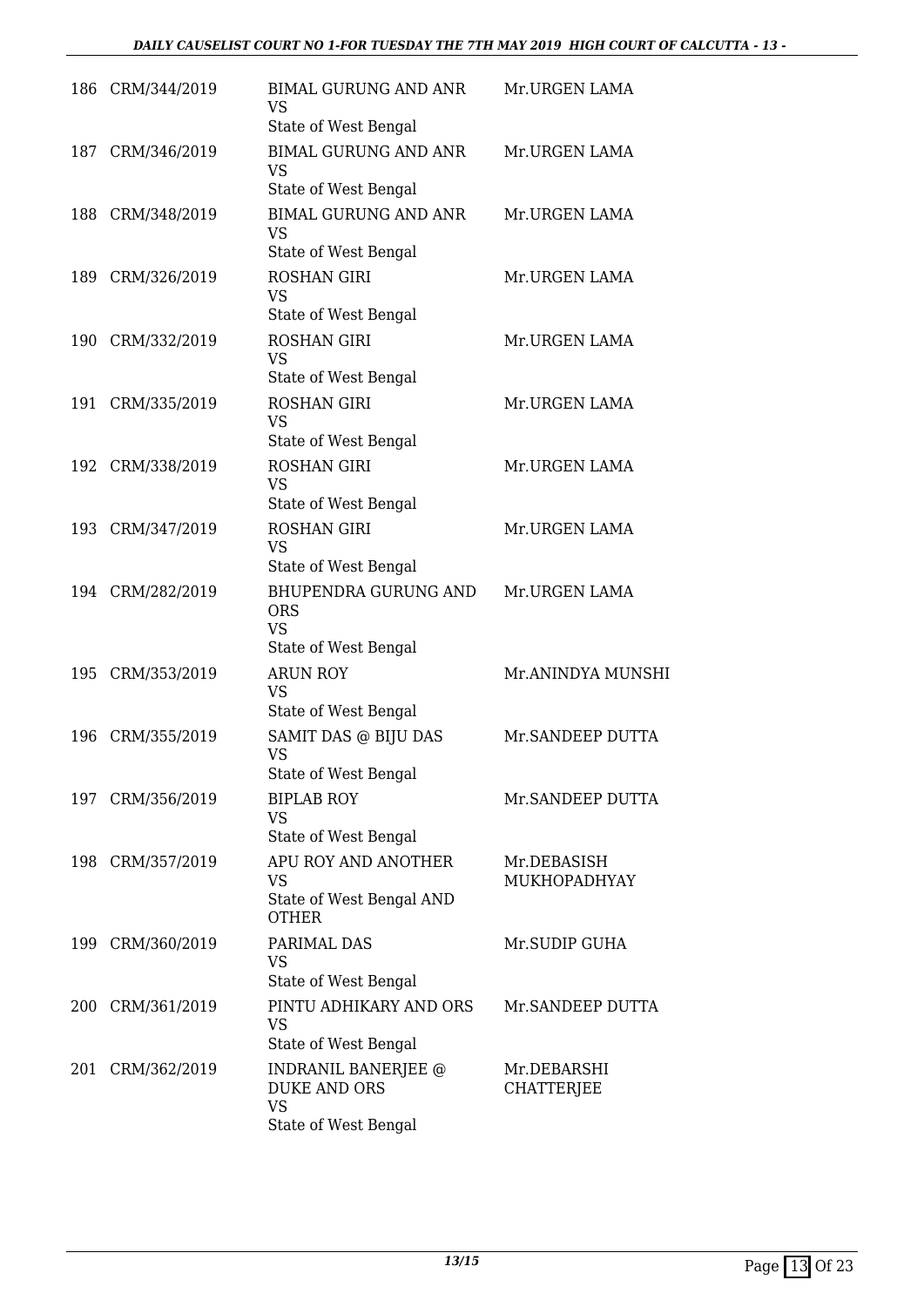|     | 202 CRM/363/2019 | NURJAMAL MIYA<br>VS<br>State of West Bengal                                              | Mr.ANKAN MITRA                |
|-----|------------------|------------------------------------------------------------------------------------------|-------------------------------|
|     | 203 CRM/364/2019 | <b>SOURAV GHISSING</b><br><b>VS</b><br>State of West Bengal                              | Mr.MOYUKH<br><b>MUKHERJEE</b> |
|     | 204 CRM/365/2019 | KHAGENDRA KUMAR<br>KHARGA<br><b>VS</b>                                                   | Mr.SISIR KUMAR ROY            |
|     | 205 CRM/366/2019 | State of West Bengal<br>KHAGENDRA KUMAR<br>KHARGA<br><b>VS</b>                           | Mr.SISIR KUMAR ROY            |
| 206 | CRM/367/2019     | State of West Bengal<br>KHAGENDRA KUMAR<br><b>KHARGA</b><br><b>VS</b>                    | Mr.SISIR KUMAR ROY            |
| 207 | CRM/368/2019     | State of West Bengal<br><b>BIMAL GURUNG AND ANR</b><br><b>VS</b><br>State of West Bengal | Mr.URGEN LAMA                 |
| 208 | CRM/369/2019     | SANTANU ROY @ SANTANU<br><b>BARMAN AND ANR</b><br><b>VS</b>                              | Mr.JEENIA RUDRA               |
| 209 | CRM/370/2019     | State of West Bengal<br><b>BIMAL GURUNG AND ANR</b><br><b>VS</b><br>State of West Bengal | Mr.URGEN LAMA                 |
| 210 | CRM/372/2019     | JAYAN MONDAL AND ANR<br><b>VS</b><br>State of West Bengal                                | Mr.ARATRIKA<br>CHANDA         |
| 211 | CRM/373/2019     | <b>BIMAL GURUNG AND ANR</b><br><b>VS</b><br>State of West Bengal                         | Mr.URGEN LAMA                 |
|     | 212 CRM/374/2019 | <b>BIMAL GURUNG AND ANR</b><br><b>VS</b><br>State of West Bengal                         | Mr.URGEN LAMA                 |
|     | 213 CRM/375/2019 | RAHIDUL HAQUE@ROHIT<br>MIA<br><b>VS</b><br>State of West Bengal                          | Mr.ARIJIT GHOSH               |
|     | 214 CRM/376/2019 | <b>BIMAL GURUNG AND ANR</b><br>VS<br>State of West Bengal                                | Mr.URGEN LAMA                 |
|     | 215 CRM/378/2019 | SUDIP KUMAR SAHA@<br><b>SUDIP SAHA</b><br><b>VS</b><br>State of West Bengal              | Mr.KALLAL GHOSH               |
|     | 216 CRM/379/2019 | <b>BIMAL GURUNG AND ANR</b><br><b>VS</b><br>State of West Bengal                         | Mr.URGEN LAMA                 |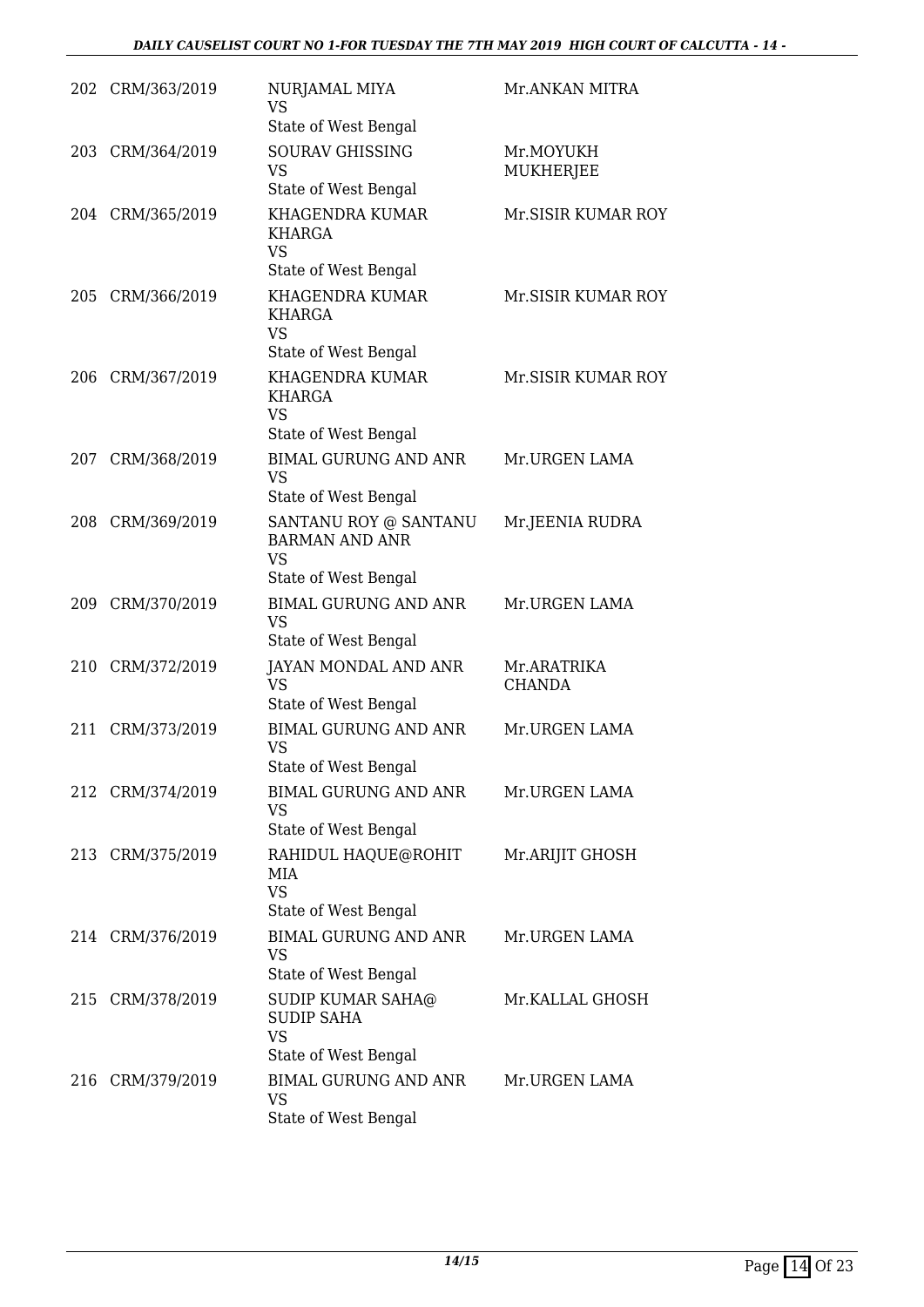| 217 | CRM/380/2019    | <b>BIMAL GURUNG</b><br>VS                                                           | Mr.URGEN LAMA                        |
|-----|-----------------|-------------------------------------------------------------------------------------|--------------------------------------|
|     |                 | State of West Bengal                                                                |                                      |
| 218 | CRM/381/2019    | <b>BIMAL GURUNG AND ANR</b><br><b>VS</b><br>State of West Bengal                    | Mr.URGEN LAMA                        |
|     |                 |                                                                                     |                                      |
| 219 | CRM/382/2019    | <b>BIMAL GURUNG AND ORS</b><br>VS<br>State of West Bengal                           | Mr.URGEN LAMA                        |
| 220 | CRM/383/2019    | BIMAL GURUNG AND ANR<br>VS<br>State of West Bengal                                  | Mr.URGEN LAMA                        |
| 221 | CRM/384/2019    | RANJIT BHATTACHARJEE @<br><b>GUDDU AND ANR</b><br><b>VS</b><br>State of West Bengal | Mr.ARIJIT GHOSH                      |
| 222 | CRM/386/2019    | PRATIMA SHIL AND ORS<br><b>VS</b><br>State of West Bengal                           | Mr.SUBRATA<br><b>KARMAKAR</b>        |
|     |                 | <b>APPLICATION</b>                                                                  |                                      |
| 223 |                 | IA NO. CRAN/1/2019 MD MURTUZA ALAM AND<br><b>ANOTHER</b><br>Vs                      | Mr.<br>Mr.PRAJNADEEPTA<br><b>ROY</b> |
|     | In CRM/129/2019 | State of West Bengal                                                                |                                      |

Mr.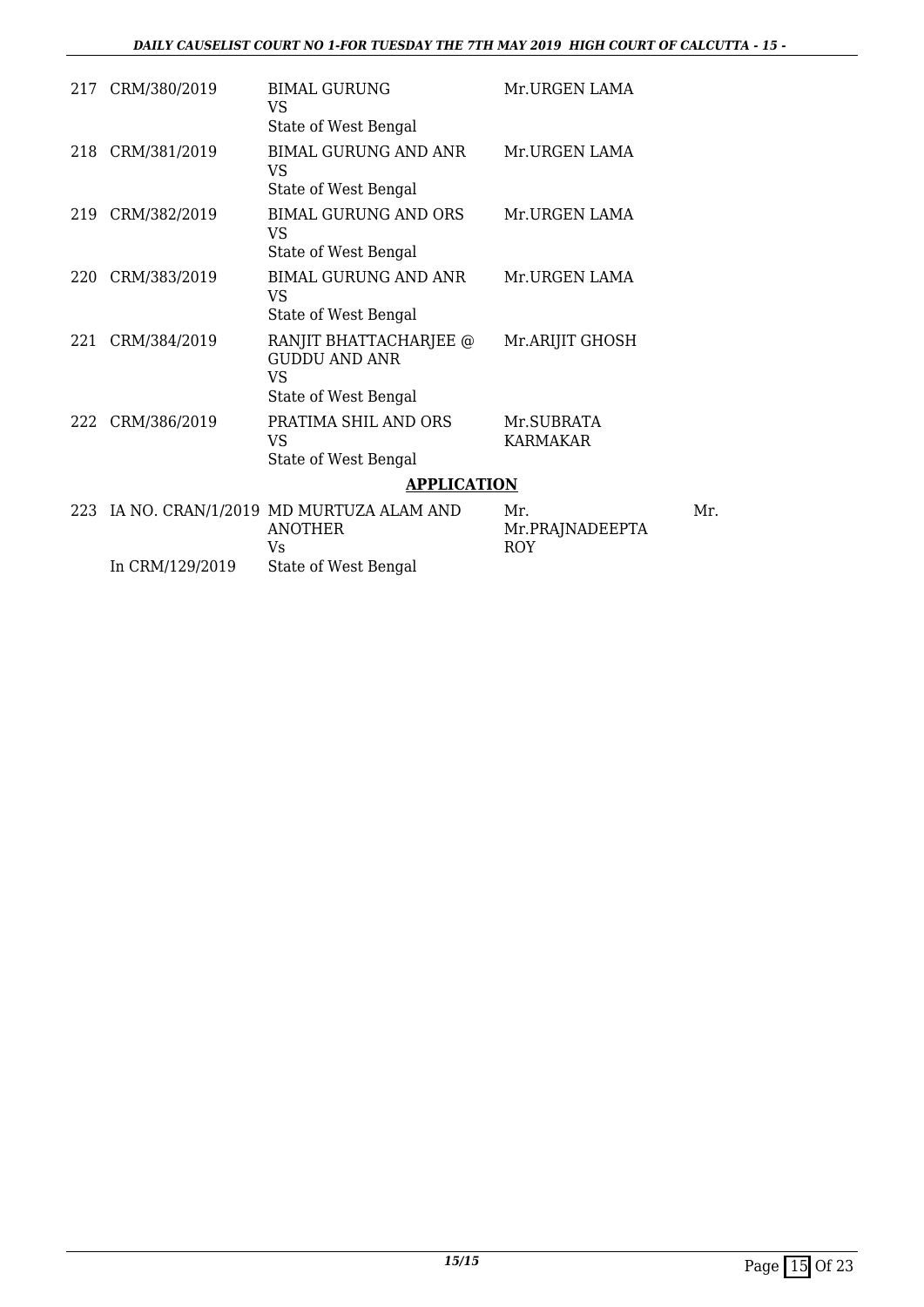

**DAILY CAUSELIST For Tuesday The 7th May 2019**

#### **COURT NO. 1**

**SINGLE BENCH**

**AT 2:00 PM**

#### **HON'BLE JUSTICE I. P. MUKERJI**

**On Tuesday the 7th May, 2019 Will take up matters required to be taken up by a Single Bench, everyday from 2.00 P.M or immediately after exhaustion of the Division Bench matters whichever is earlier.**

|              |             | MUTIUN                                                                               |                                     |
|--------------|-------------|--------------------------------------------------------------------------------------|-------------------------------------|
| $\mathbf{1}$ | CRR/26/2019 | DEBASISH BOSE<br><b>VS</b><br>State of West Benga AND<br><b>ANR</b>                  | Mr.SUMAN<br><b>SEHANABIS MONDAL</b> |
| 2            | CRR/27/2019 | <b>ARUN KUMAR DAS</b><br><b>VS</b><br>State of West Bengal AND<br><b>ANR</b>         | Mr.KUNALJIT<br><b>BHATTACHARJEE</b> |
| 3            | CRR/29/2019 | <b>BADHAN SARKAR</b><br><b>VS</b><br>State of West Bengal                            | Mr.ANIRBAN<br><b>BANERJEE</b>       |
| 4            | CRR/30/2019 | SMT ANINDITA SUTRADHAR<br>VS<br>State of West Bengal AND<br><b>ANOTHER</b>           | Mr.ROHIT AGARWAL                    |
| 5            | CRR/31/2019 | PANKAJ GUHA AND ORS<br><b>VS</b><br>STATE OF WEST BENGAL<br><b>AND ANR</b>           | Mr.RAHUL KEDIA                      |
| 6            | CRR/32/2019 | RAHUL AGARWAL AND ORS<br><b>VS</b><br>State of West Bengal and Anr                   | Mr.ROHIT AGARWAL                    |
| 7            | CRR/33/2019 | ANAND MOHAN THAKUR<br><b>AND ORS</b><br><b>VS</b><br>State of West Bengal AND<br>ANR | Mr.MD M NAZAR<br><b>CHOWDHURY</b>   |

#### **MOTION**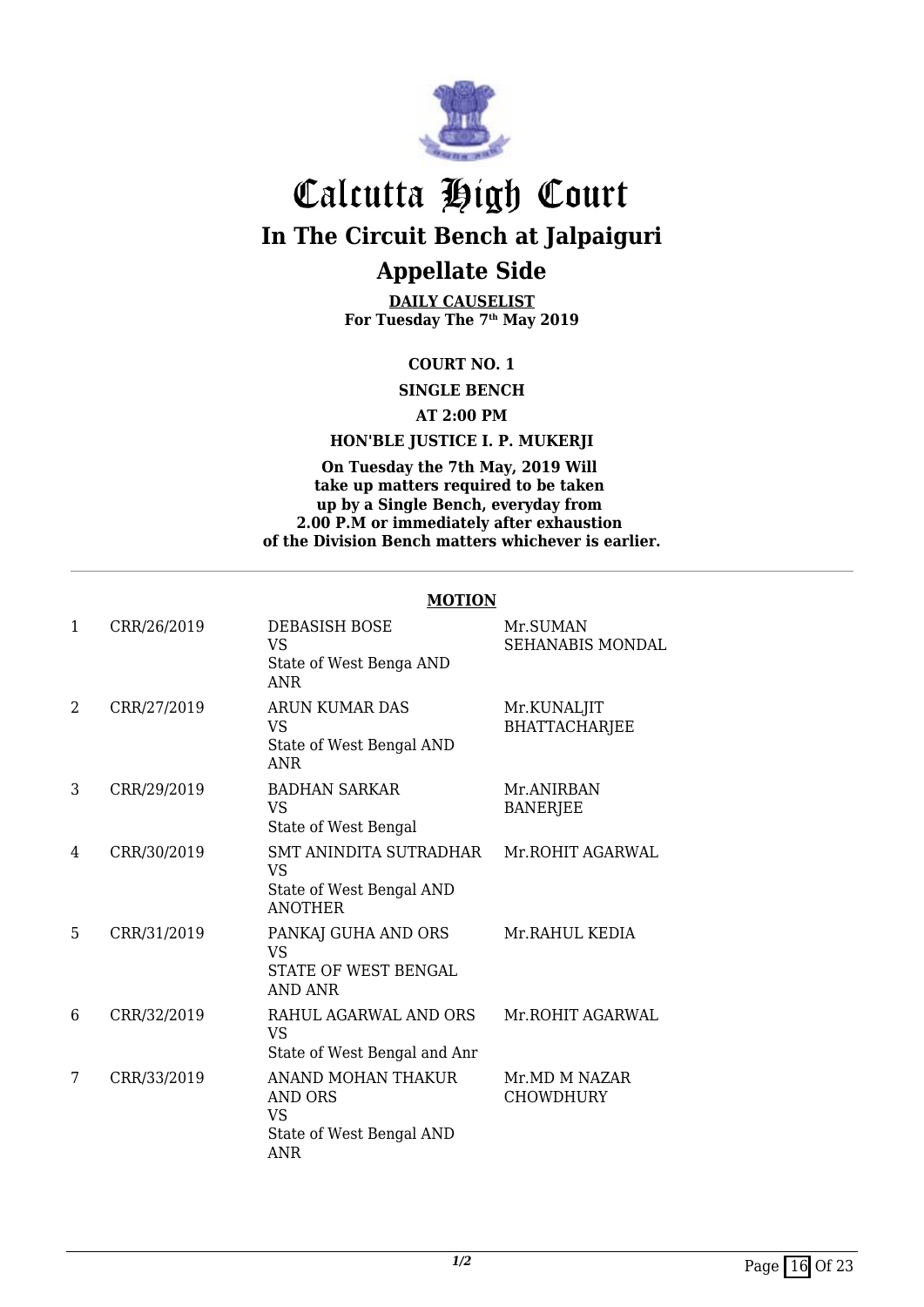| 8  | CRR/34/2019 | <b>SRI TAMAGHNA DAS</b><br>VS<br>SMT. SUNETRA DAS                               | Mr.ARIJIT GHOSH                 |
|----|-------------|---------------------------------------------------------------------------------|---------------------------------|
| 9  | CRR/36/2019 | SHUBHRA DEB ALIAS<br><b>SUBHRA DEB</b><br>VS<br>State of West Bengal AND<br>ANR | Mr.ABHISHEK SINGH               |
|    |             | <b>CIVIL MOTION</b>                                                             |                                 |
| 10 | CO/17/2019  | DILIP KUNDU<br>VS<br>ART REEVES EXIM (INDIA)<br>PVT. LTD AND ORS                | Mr.SUNIL KUMAR<br><b>SARKAR</b> |
| 11 | CO/19/2019  | ARNAB CHOUDHURY<br>VS<br>ALPANA CHOUDHURY NEE<br>SAHA                           | Mr.UJJAL KUMAR<br><b>SARKAR</b> |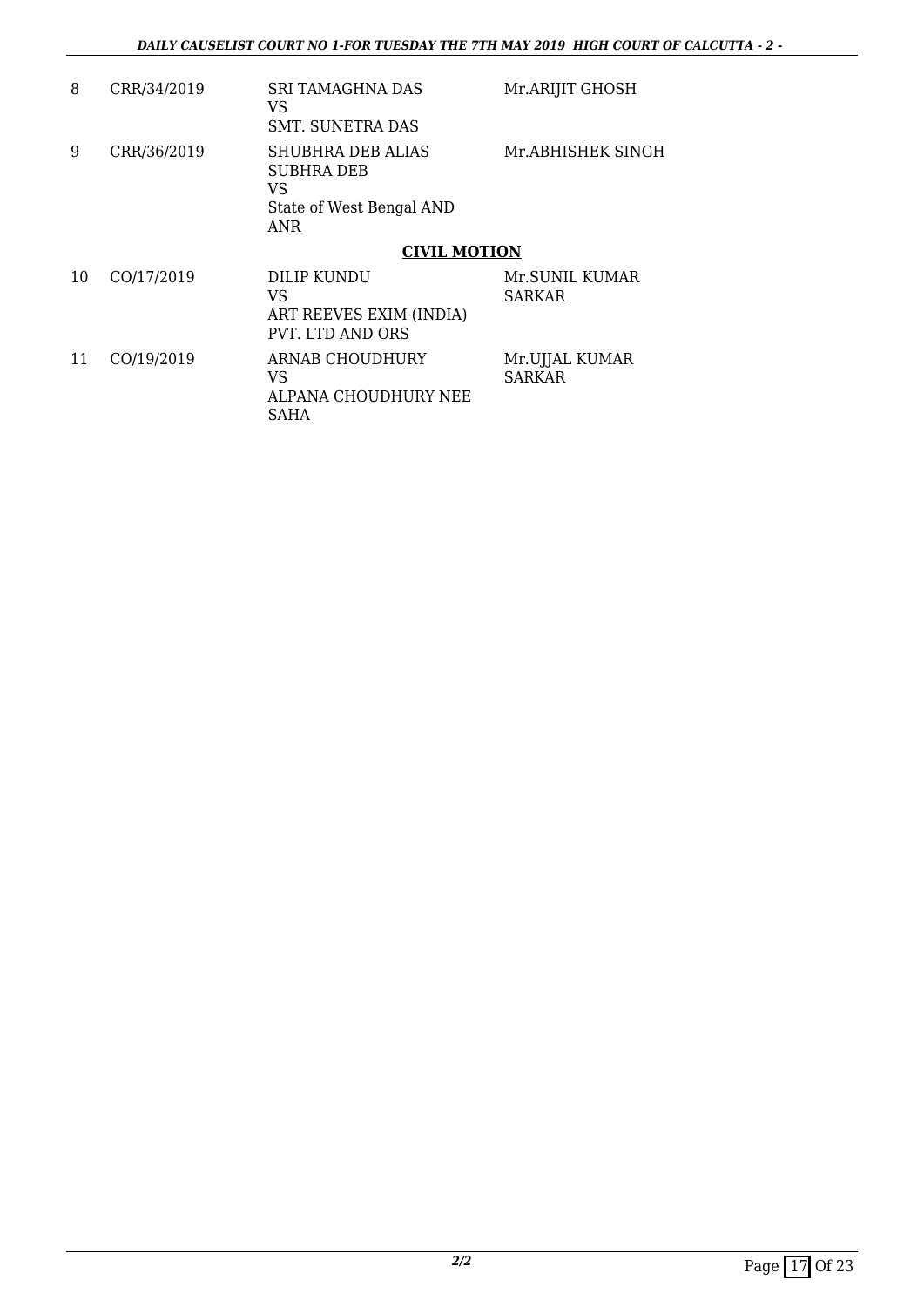

**DAILY CAUSELIST For Tuesday The 7th May 2019**

#### **COURT NO. 2**

**SINGLE BENCH**

#### **AT 2:00 PM**

#### **HON'BLE JUSTICE BIBEK CHAUDHURI**

**On Tuesday the 7th May, 2019 Will take up matters required to be taken up by a Single Bench, for the whole day on Wednesday and from 2.00 P.M on Monday, Tuesday, Thursday and Friday or shall sit singly immediately on exhaustion of Division Bench matters, whichever is earlier.**

|              |              | <b>FOR ADMISSION</b>                                                   |                                   |  |
|--------------|--------------|------------------------------------------------------------------------|-----------------------------------|--|
| $\mathbf{1}$ | CRA/5/2019   | <b>GOPAL MANTA</b><br><b>VS</b><br>State of West Bengal                | Mr.PARTHA PRATIM<br><b>SARKAR</b> |  |
|              |              | <b>APPLICATION FOR BAIL</b>                                            |                                   |  |
| 2            | CRM/313/2019 | PRASENJIT GHOSH @<br><b>RAHUL</b><br><b>VS</b><br>State of West Bengal | Mr.PINTU KUMAR<br><b>DEB</b>      |  |
|              |              |                                                                        |                                   |  |
|              |              | <b>CIVIL MOTION</b>                                                    |                                   |  |
| 3            | CO/21/2019   | SAJIDUL KHANDAKAR<br><b>VS</b><br><b>BHABANI BISWAS</b>                | Mr.NARENDRA NATH<br>DAS           |  |
| 4            | CO/22/2019   | Reshmi Das<br><b>VS</b><br>Suman Dutta                                 | Mr.Sreemoyee Ghosh<br>Majumder    |  |
|              |              | <b>LISTED MOTION</b>                                                   |                                   |  |
| 5            | WPA/1/2019   | <b>NIRMAL BAID</b><br>VS<br>Union of India and Ors                     | Mr. SIBAJI SANKAR<br><b>DHAR</b>  |  |
| 6            | WPA/80/2019  | <b>RISHA PARVIN</b><br><b>VS</b><br>State of West Bengal               | Mr.ARNAB SAHA                     |  |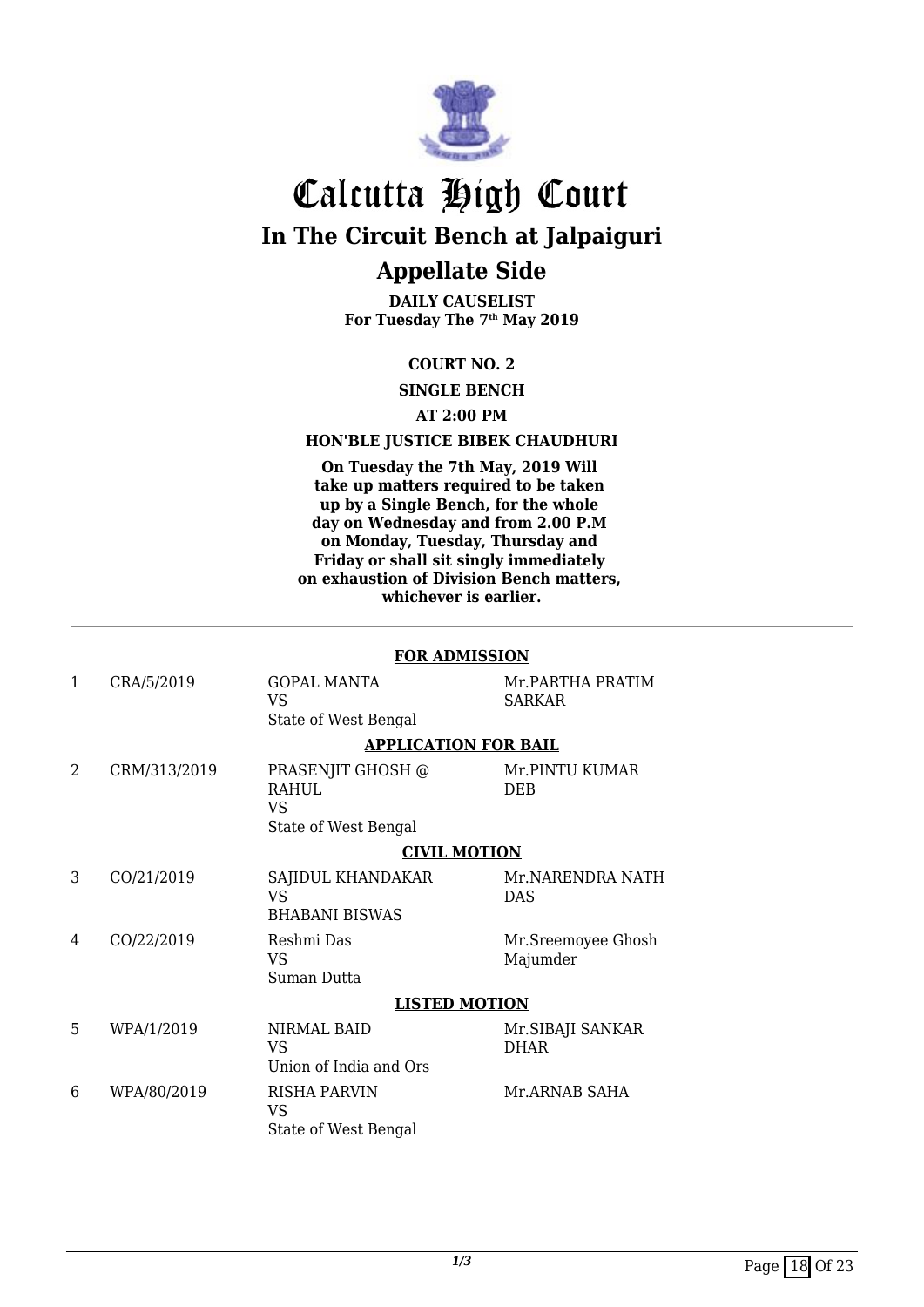| 7  | WPA/87/2019  | <b>MILAN DHAR</b><br><b>VS</b><br>State of West Bengal                                                         | Mr.AMLAN KUMAR<br><b>MUKHERJEE</b>           |
|----|--------------|----------------------------------------------------------------------------------------------------------------|----------------------------------------------|
| 8  | WPA/89/2019  | MD HAKIMUDDIN<br><b>PARWANA</b><br>VS.<br>SYNDICATE BANK AND ORS.                                              | Mr.MD RIZWAN ALAM                            |
| 9  | WPA/96/2019  | PARTHA GHOSH<br><b>VS</b><br>Union of India and Ors.                                                           | Mr.SUBHASISH<br><b>MISHRA</b>                |
| 10 | WPA/109/2019 | MAHENDRA PRATAP SINGH<br><b>VS</b><br>UNION OF INDIA AND ORS                                                   | Mr.SOMA<br><b>CHOWDHURY</b><br><b>BANDHU</b> |
| 11 | WPA/110/2019 | <b>VIJAY PRASAD</b><br><b>VS</b><br>UNION OF INDIA AND ORS                                                     | Mr.SOMA<br><b>CHOWDHURY</b><br><b>BANDHU</b> |
| 12 | WPA/111/2019 | <b>ISWAR BAHADUR PRADHAN</b><br><b>VS</b><br>UNION OF INDIA AND ORS                                            | Mr.SOMA<br><b>CHOWDHURY</b><br><b>BANDHU</b> |
| 13 | WPA/112/2019 | SHIVA JANAM SHARMA<br><b>VS</b><br>UNION OF INDIA AND ORS                                                      | Mr.SOMA<br><b>CHOWDHURY</b><br><b>BANDHU</b> |
| 14 | WPA/113/2019 | <b>CHITANG RAI</b><br><b>VS</b><br>Union of India AND ORS                                                      | Mr.SOMA<br><b>CHOWDHURY</b><br><b>BANDHU</b> |
| 15 | WPA/114/2019 | <b>RAVI KUMAR SAH</b><br><b>VS</b><br>Union of India AND ORS                                                   | Mr.SOMA<br><b>CHOWDHURY</b><br><b>BANDHU</b> |
| 16 | WPA/115/2019 | ALOK KUMAR DUTTA AND<br><b>ANR</b><br><b>VS</b><br>State of West Bengal AND<br><b>ORS</b>                      | Mr.SREEMOYEE<br><b>GHOSH MAJUMDER</b>        |
| 17 | WPA/116/2019 | M/S BASBHUMI<br>DEVELOPERS AND<br>CONSTRUCTORS PVT LTD<br>AND ORS<br><b>VS</b><br>State of West Bengal And Ors | Mr.RHITUPARNA<br><b>MAZUMBER</b>             |
| 18 | WPA/117/2019 | SITADEBI SHRIVASTAVA @<br>SITADEVI SHAH<br><b>VS</b><br>State of West Bengal AND<br><b>Ors</b>                 | Mr.HILLOL SAHA<br><b>PODDER</b>              |
| 19 | WPA/118/2019 | MANOJ KUMAR PAL<br><b>VS</b><br>State of West Bengal AND<br><b>ORS</b>                                         | Mr.NABANKUR PAUL                             |
|    |              | <b>MOTION</b>                                                                                                  |                                              |
| 20 | CRR/2/2019   | ASHISH KUMAR BISWAS<br>AND ORS<br><b>VS</b><br>State of West Bengal                                            | Mr.ARNAB SAHA                                |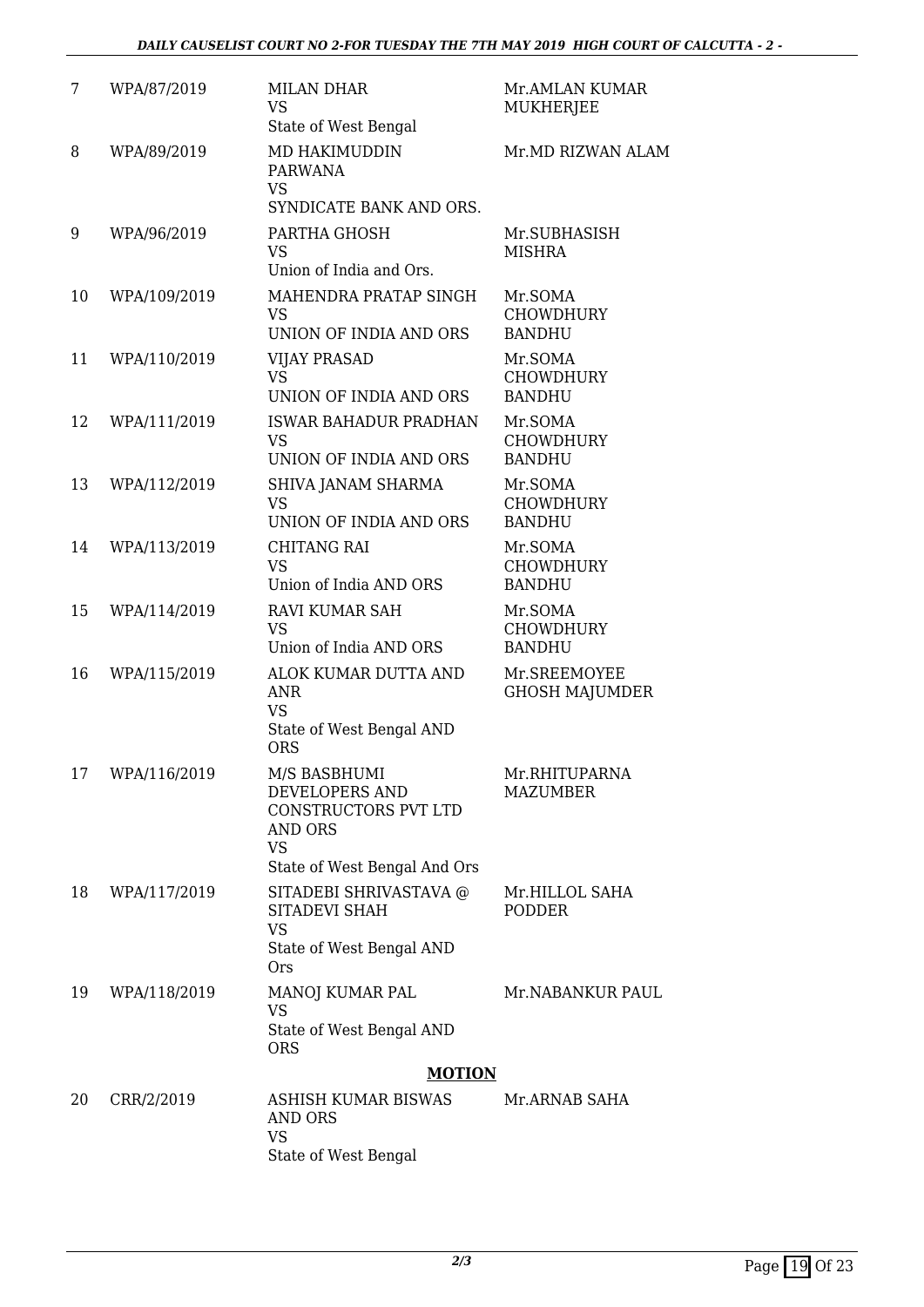#### *DAILY CAUSELIST COURT NO 2-FOR TUESDAY THE 7TH MAY 2019 HIGH COURT OF CALCUTTA - 3 -*

| 21 | CRR/7/2019  | <b>JUGAL KISHOR MAHATO</b><br><b>VS</b><br>State of West Bengal               | Mr.DEBAJIT KUNDU                         |
|----|-------------|-------------------------------------------------------------------------------|------------------------------------------|
| 22 | CRR/12/2019 | SITARAM MOHATA<br>VS<br>State of West Bengal                                  | Mr.VIJAY VERMA                           |
| 23 | CRR/13/2019 | SAJAL MONDAL<br><b>VS</b><br>State of West Bengal and<br>Anr.                 | Mr.SUBHASISH<br>MISRA                    |
| 24 | CRR/16/2019 | <b>HARADHAN DAS</b><br>VS<br>State of West Bengal                             | Mr.SUMAN<br><b>SEHANABIS</b><br>(MONDAL) |
| 25 | CRR/17/2019 | PAWAN KUMAR VERMA<br>AND ANR.<br>VS<br>State of West Bengal AND<br><b>ANR</b> | Mr.MOYUKH<br><b>MUKHERJEE</b>            |
| 26 | CRR/23/2019 | <b>MALAY ROY</b><br>VS.<br>DIPANWITA ROY AND ANR                              | Mr.HILLOL SAHA<br><b>PODDER</b>          |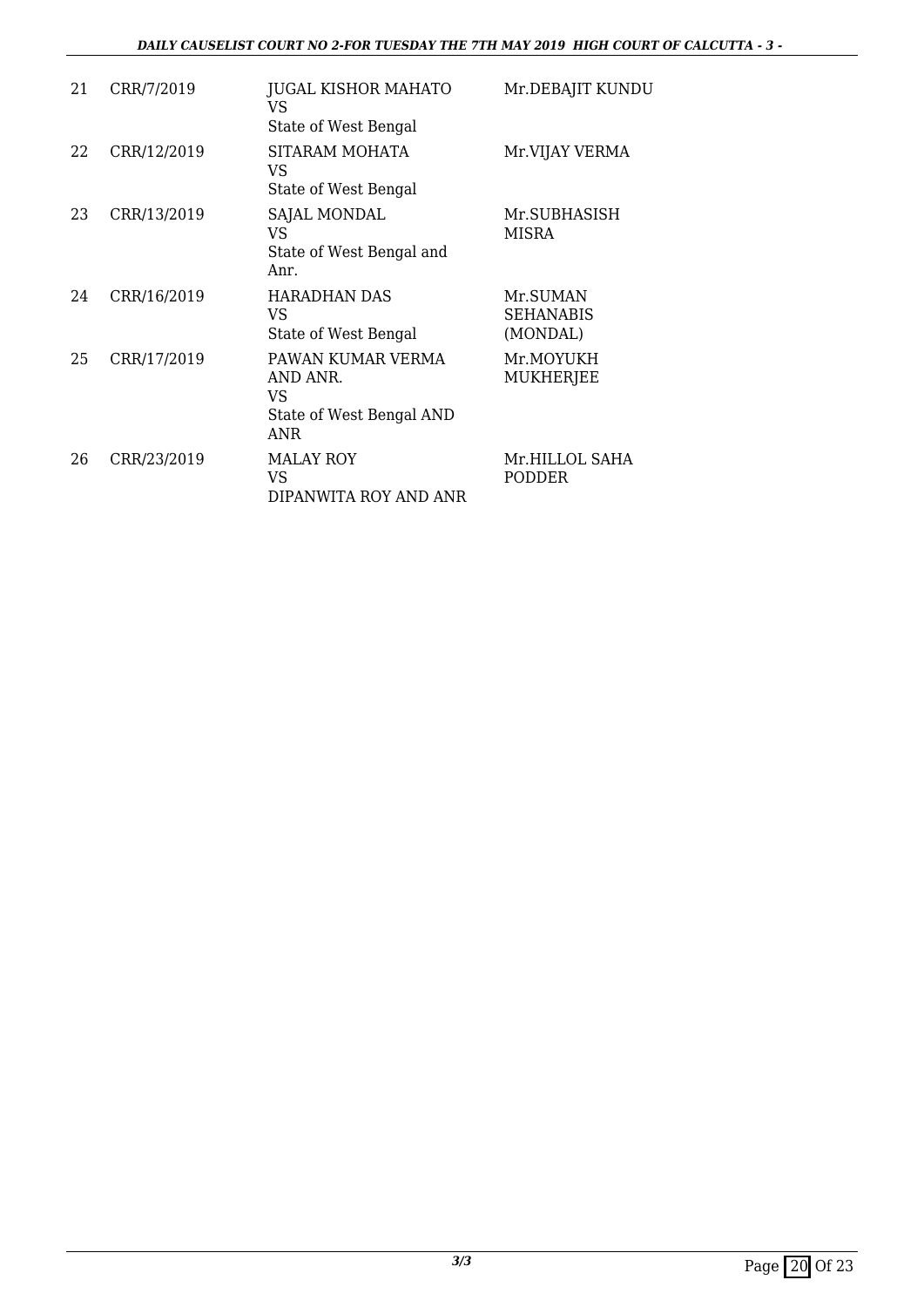

**DAILY CAUSELIST For Tuesday The 7th May 2019**

#### **COURT NO. 3**

**SINGLE BENCH**

#### **AT 10:30 AM**

#### **HON'BLE JUSTICE MD. NIZAMUDDIN**

**On Tuesday the 7th May, 2019 Will take up matters required to be taken up by a Single Bench for the whole day except Wednesday when his lordship shall sit from 2.00 P.M or immediately after exhaustion of Division bench matters.**

#### **FOR ADMISSION**

| $\mathbf{1}$ | CRA/4/2019  | <b>HEMANTA BARMAN</b><br><b>VS</b><br>State of West Bengal                                     | Mr.ARNAB SAHA               |
|--------------|-------------|------------------------------------------------------------------------------------------------|-----------------------------|
|              |             | <b>CIVIL MOTION</b>                                                                            |                             |
| 2            | CO/20/2019  | SANKAR SARKAR AND ANR<br>VS<br><b>B. R. REAL ESTATE PRIVATE</b><br><b>LIMITED</b>              | Mr.RHITUPARNA<br>MAZUMDER   |
| 3            | CO/23/2019  | M/S CANNON PAPER<br><b>INDUSTRIES PVT LTD</b><br>VS<br>DAL BAHADUR THAPA AND<br><b>ORS</b>     | Mr.RAJAT DAS                |
|              |             | <b>LISTED MOTION</b>                                                                           |                             |
| 4            | WPA/6/2019  | ABDUL KARIM<br><b>VS</b><br>State of West Bengal and<br><b>ORS</b>                             | Mr.BIJAY BIKRAM DAS         |
| 5            |             |                                                                                                |                             |
|              | WPA/31/2019 | <b>LAWANG TSHERING</b><br><b>BHUTIA</b><br><b>VS</b><br>State of West Bengal AND<br><b>ORS</b> | Mr.ANAND<br><b>BHANDARI</b> |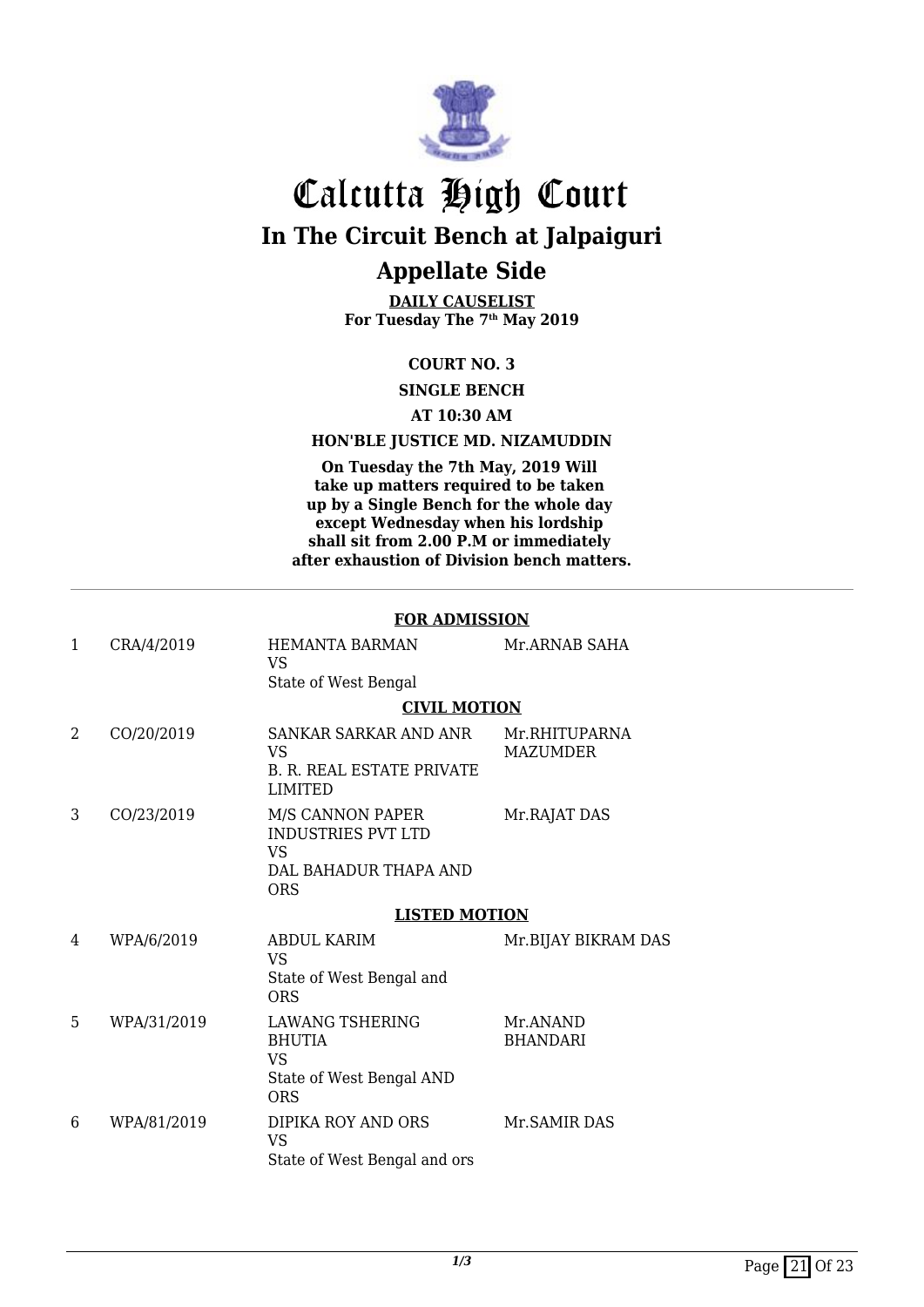| 7  | WPA/90/2019  | NAGENDRA ROY @ANANTA<br><b>ROY</b><br><b>VS</b><br>State of West Bengal                                                           | Mr.SUMITRA DAS                 |
|----|--------------|-----------------------------------------------------------------------------------------------------------------------------------|--------------------------------|
| 8  | WPA/91/2019  | <b>DEEPA RAY</b><br><b>VS</b><br>State of West Bengal AND<br><b>ORS</b>                                                           | Mr.DEBAJIT KUNDU               |
| 9  | WPA/92/2019  | <b>JHARNA MALLICK</b><br><b>VS</b><br>State of West Bengal AND<br><b>ORS</b>                                                      | Mr.MOHINOOR<br><b>RAHAMAN</b>  |
| 10 | WPA/93/2019  | TERAI TEA COMPANY LTD.<br><b>AND ANR</b><br><b>VS</b><br>State of West Bengal AND<br><b>ORS</b>                                   | Mr.SITESH KR.GUPTA             |
| 11 | WPA/94/2019  | <b>SUNIL BARMAN</b><br><b>VS</b><br>Union of India AND ORS.                                                                       | Mr.ABHIK SARKAR                |
| 12 | WPA/97/2019  | DEBOBRATA PRAMANIK<br>AND ORS.<br><b>VS</b><br>State of West Bengal                                                               | Mr.SUBHASISH<br><b>MISRA</b>   |
| 13 | WPA/99/2019  | ANANTA ROY DAKUA AND<br><b>ORS</b><br><b>VS</b><br>State of West Bengal                                                           | Mr.RASAMOY<br><b>MONDAL</b>    |
| 14 | WPA/102/2019 | <b>ASHIMA SAHA</b><br><b>VS</b><br>State of West Bengal AND<br><b>ORS</b>                                                         | Mr.PINTU KUMAR<br><b>DEB</b>   |
| 15 | WPA/105/2019 | ANANDA MOHAN SARKAR<br><b>VS</b><br>State of West Bengal AND<br><b>ORS</b>                                                        | Mr.AMLAN KUMAR<br>MUKHERJEE    |
| 16 | WPA/106/2019 | SANTA SARKAR<br>VS<br>State of West Bengal and ors                                                                                | Mr.ARJUN<br><b>CHOWDHURY</b>   |
| 17 | WPA/107/2019 | <b>BINOD CHANDRA DAS AND</b><br><b>ORS</b><br><b>VS</b><br>THE SPECIAL LAND<br>ACQUISITION OFFICER,<br><b>COOCH BEHAR AND ORS</b> | Mr.PRODYOT KUMAR<br><b>ROY</b> |
| 18 | WPA/108/2019 | <b>MILAN SUBBA</b><br><b>VS</b><br>State of West Bengal And Ors<br><b>MOTION</b>                                                  | Mr.ARNAB SAHA                  |
| 19 | CRR/18/2019  | PAWAN KUMAR VERMA<br>AND ANR<br><b>VS</b><br>State of West Bengal AND<br><b>ANR</b>                                               | Mr.MOYUKH<br>MUKHERJEE         |